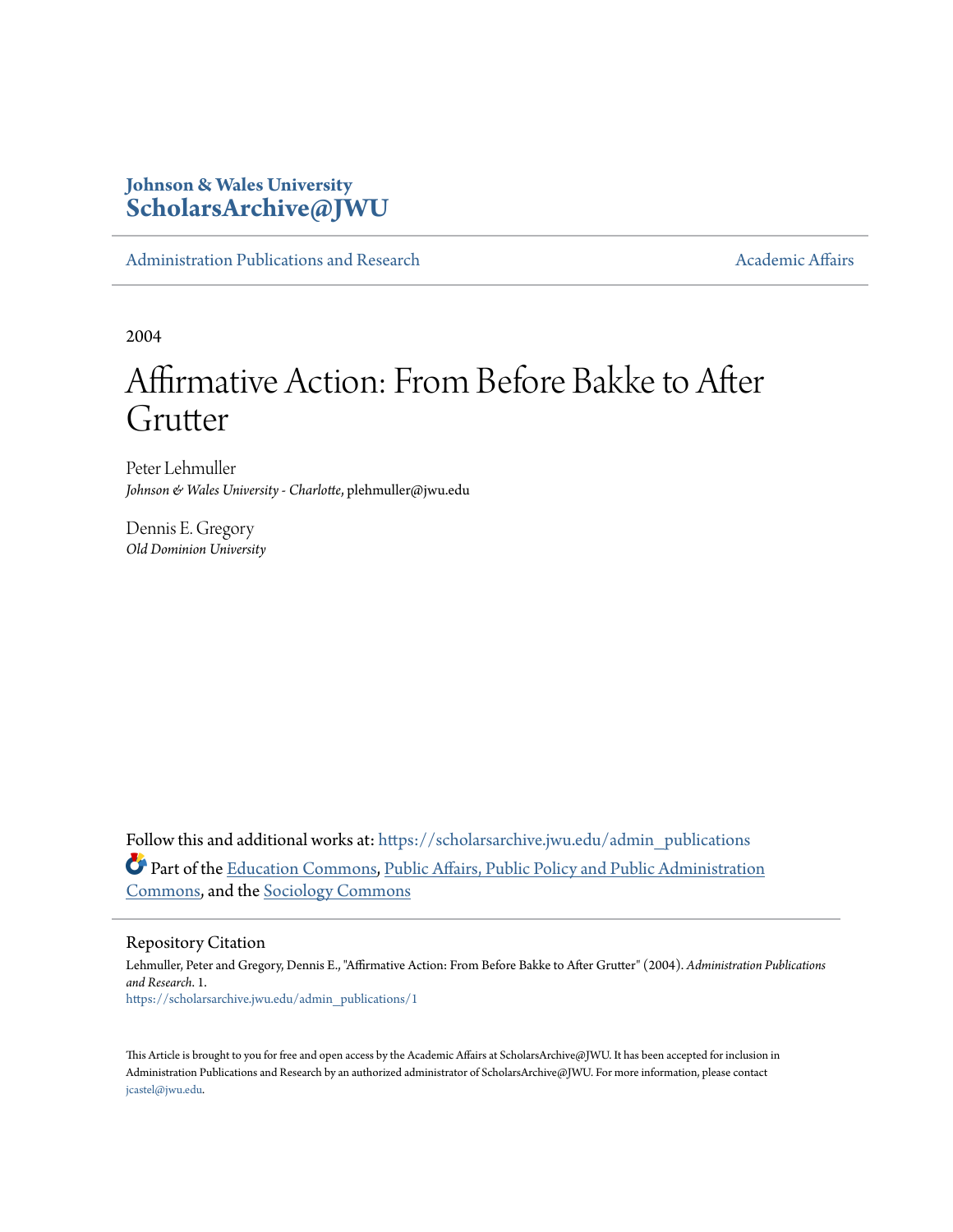## **Affirmative Action: From Before** *Bakke* **to After** *Grutter*

Peter Lehmuller Dennis E. Gregory



*Affirmative action as a policy to solve past racism has existed since the civil rights movement in the mid-twentieth century. Since its inception there has been controversy as to whether affirmative action can stand legal scrutiny. If it can, then under what circumstances and for what programs may it be used? Since the Bakke case in 1978, a variety of lower federal courts have sought to determine whether diversity is a compelling state interest in higher education admissions and other related programs, or whether race may even be used as a factor in admissions. The recent Grutter and Gratz cases have helped to clarify those issues, but they have left many questions to be answered by policy makers and the courts. Since the Grutter and Gratz decisions, new challenges have been raised to affirmative action. This article describes the history of affirmative action, describes the controversies and current status of the law with regard to public postsecondary institutions admissions policies, and raises several issues about which admissions and student affairs professionals in general should be concerned.*

*Peter Lehmuller is the dean of culinary education at Johnson and Wales University in Charlotte, North Carolina. Dennis E. Gregory is an associate professor of educational leadership and counseling at Old Dominion University in Norfolk, Virginia.*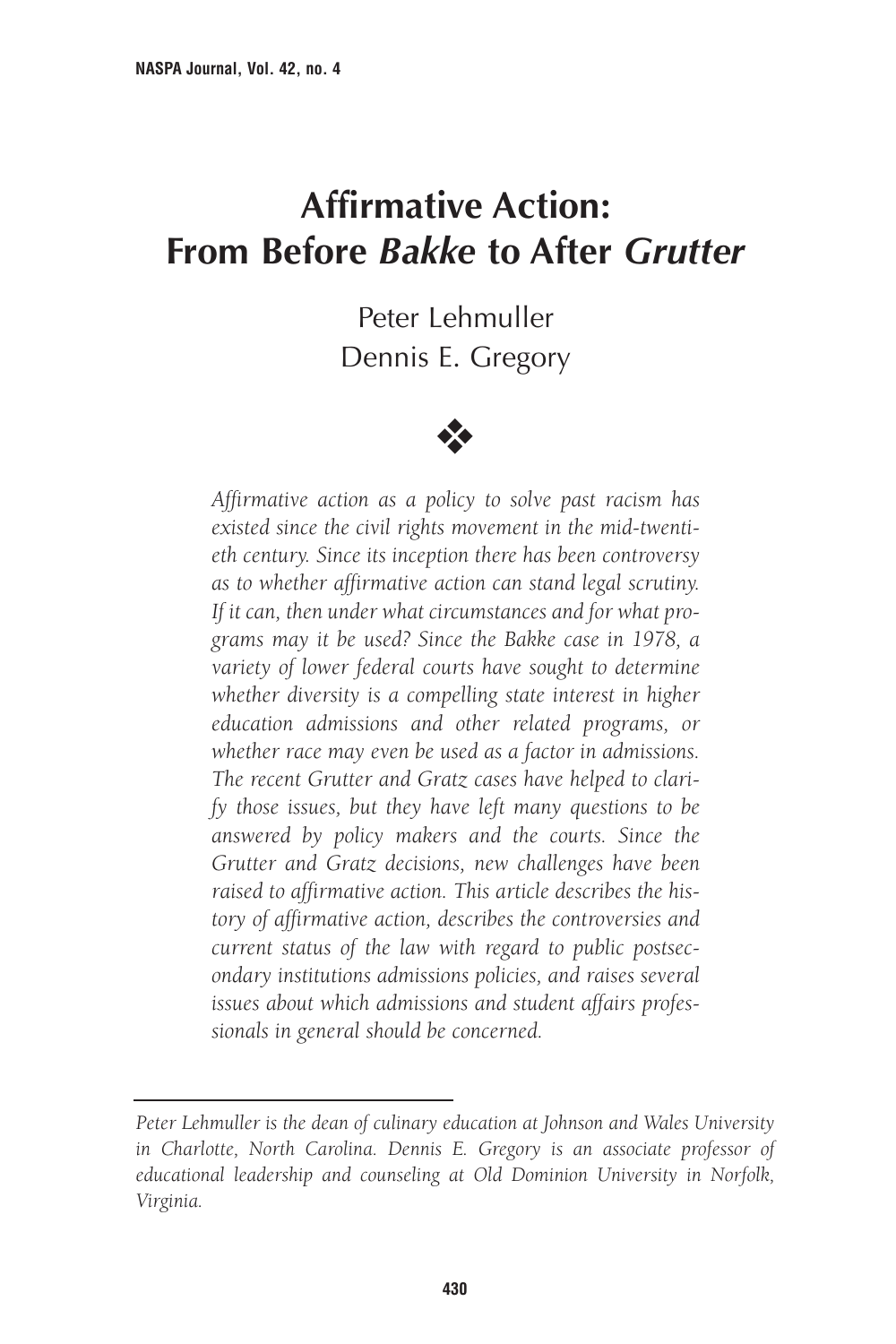The civil rights movement provided the impetus for vast changes in social policy that are reflected in many of the judicial, legislative, and executive activities of the federal government since the 1950s (Dixon, 1979; Hendrickson, 2001; Kaplin & Lee, 1995; White, 2001). *Board of Regents of the University of California v. Bakke* (1978) is a landmark case involving affirmative action in higher education. In this decision, however, the Supreme Court did not provide a unanimous, clear decision; and the effects of the decision continue to impact higher education case law related to affirmative action.

Until the recent Supreme Court rulings in the University of Michigan (UM) cases (*Grutter v. Bollinger et al.* [2003] and *Gratz et al. v. Bollinger et al.* [2003]), *Bakke* was considered the benchmark against which other higher education affirmative action decisions were measured (Hendrickson, 2001; Kaplin & Lee, 1995; White, 2001). Despite the lack of clarity in the original ruling, and the variety of ways *Bakke* has been interpreted subsequently by the courts, it is clear that it has served as the case from which all courts have sought guidance in higher education cases.

In both the *Grutter* and *Gratz* cases, *Bakke* faced its most serious challenge as legal precedent for affirmative action in college admissions. In hearing both *Grutter* and *Gratz*, the District Court arrived at opposite conclusions about affirmative action programs at UM. For institutions of higher education specifically, and for the legal system generally, these conflicting opinions brought into strong relief the necessity for the Supreme Court to provide clear guidance on this politically and socially charged issue. The Supreme Court ("the Court") used these cases to address affirmative action in admissions and to address issues raised by conflicting decisions in other lower courts. In doing so, the Court reaffirmed the view of Justice Lewis Powell in his *Bakke* opinion that the "attainment of a diverse student body. . . . clearly is a constitutionally permissible goal for an institution of higher education" (438 US 265, 311). Both Justice O'Connor, writing for the Court in *Grutter*, and Chief Justice Rehnquist, writing for the Court in *Gratz*, concurred with Powell's finding that diversity is a compelling interest. In the compelling interest doctrine, race may be used as a factor (but not the only factor) in admissions decisions; and any use of race as a factor must survive strict scrutiny because, as Powell wrote, "(r)acial and ethnic distinctions of any sort are inherently suspect and thus call for the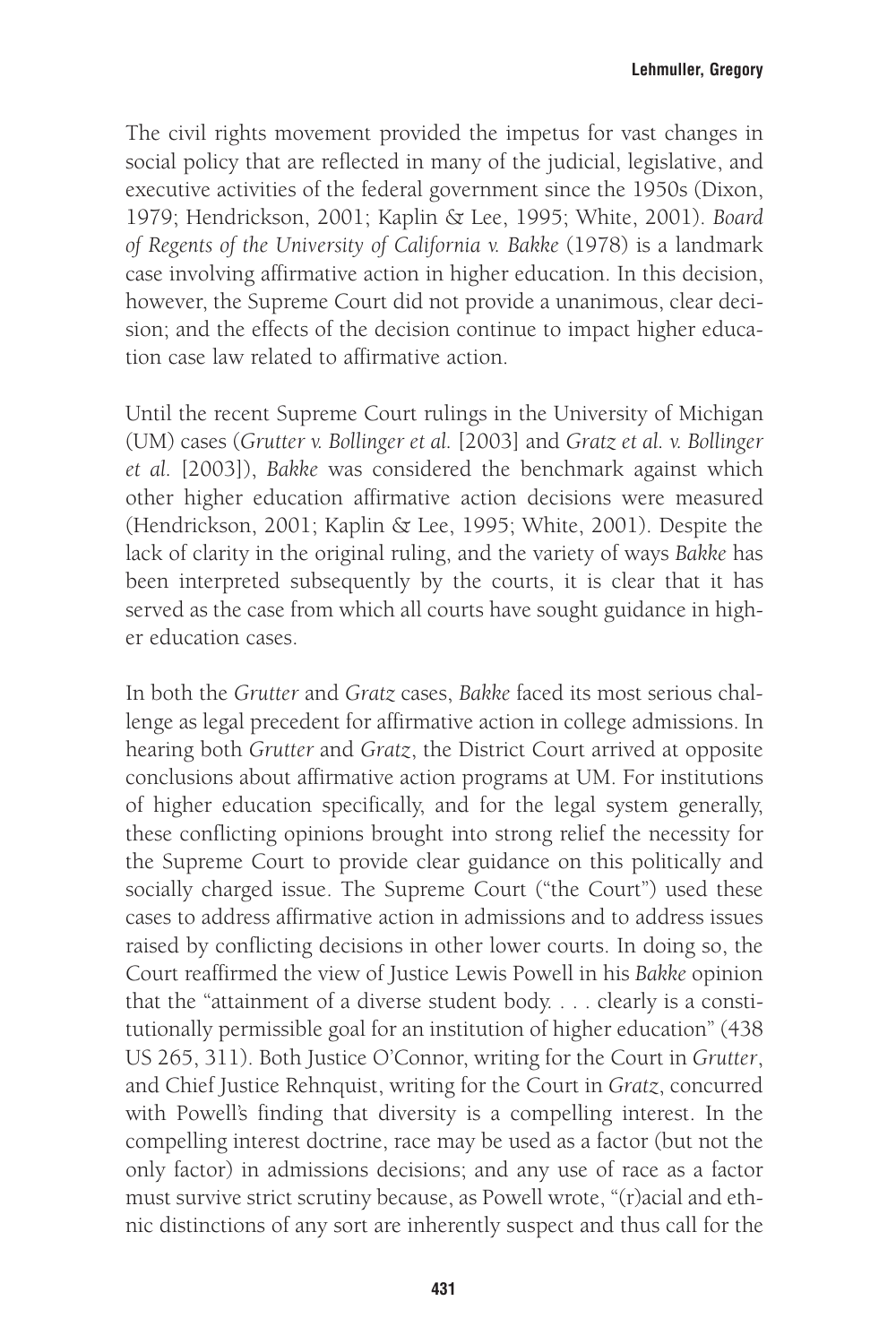most exacting judicial examination" (438 US 265, 291). At the same time, Justice O'Connor noted that affirmative action plans such as those at the UM Law School could not last forever, requiring "sunset provisions" for current race-conscious admissions programs and "periodic review to determine whether racial preferences are still necessary" (539 US 306, 342).

This article will examine the development of the concept of affirmative action, describe the pre-*Bakke* case law, explain the *Bakke* decision, and view the concept of diversity as a compelling interest to justify affirmative action. Finally, it will describe some concerns for student affairs administrators that the authors believe will arise in the wake of the *Grutter* and *Gratz* decisions, and offer suggestions to solve such dilemmas.

## Affirmative Action: Definition and History

Affirmative action programs have been challenged socially and judicially practically since their inception. Even today, there is clearly disagreement at all levels of government and society about whether affirmative action should be pursued within higher education and employment, despite an emerging societal acceptance of diversity as a fact of life. In a 2002 issue of the *Yale Law and Policy Review,* Schuck argued that there is a perceived difference between embracing diversity and supporting affirmative action. He noted that while nondiscrimination and accepting diversity are essentially passive, affirmative action implies a systematized, bureaucratized and (most important) continuous way for certain groups to receive preferential treatment. Those types of programs, he argued, do not enjoy the support of most Americans.

A number of types of affirmative action exist, and terminology distinctions may be helpful. Even before *Bakke* reached the Supreme Court, Goldman (1977) identified four types of affirmative action. In addition to quota systems, which reserve spots for minorities no matter what their qualifications, Goldman described *backward, forward, weak reverse discrimination,* and *strong reverse discrimination* affirmative action programs. Simply put, backward programs look to correct past injustice, while forward programs look to ensure future opportunity.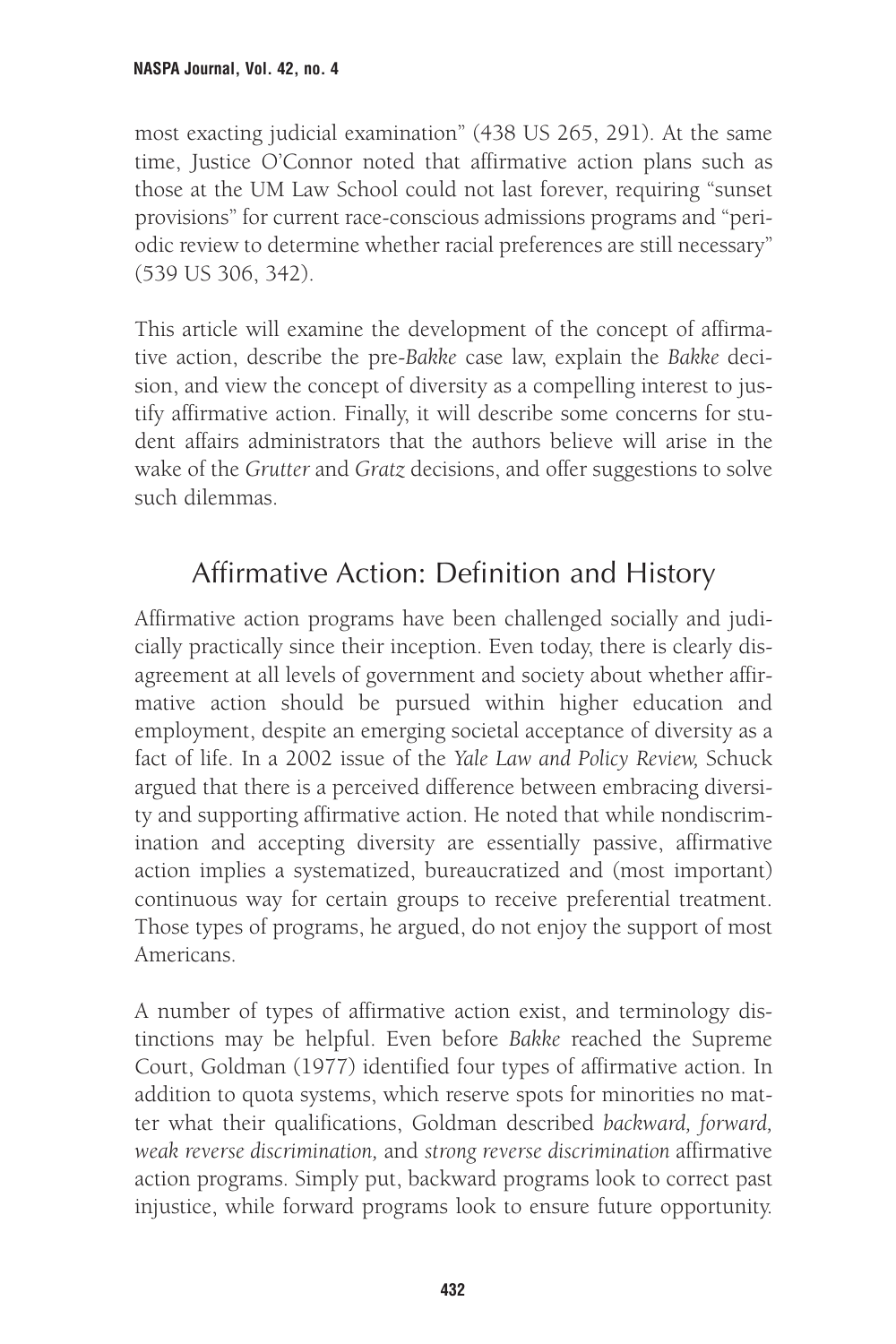Weak reverse discrimination gives preferences to minority candidates who are equally qualified to White candidates. Strong reverse discrimination gives preference to minority candidates who are less qualified than White candidates. In affirmative action cases, much of the debate centers on categorizing the program, especially since strong reverse discrimination and quota systems have little public support and are generally held by the courts as disregarding the individual rights guaranteed by the Fourteenth Amendment.

The history of affirmative action can be traced back to the National Labor Relations Act of 1935, which required the National Labor Relations Board to take "affirmative action" against unfair labor practices (Schuck, 2002). Affirmative action in federal employment contracts was an issue in the Kennedy administration, but as Hendrickson (2001) noted, the issue truly came into prominence during the Johnson and Nixon administrations. According to Dixon (1979), Titles VI and VII of the Civil Rights Act of 1964 have been critical to affirmative action cases and represent an attempt to avoid categorizing Americans on the basis of their race, but rather, in the words of Senator Hubert Humphrey, to "treat Americans as Americans." He argued the intent of the legislation was that persons are to be treated equally and fairly based upon their achievements and potential rather than upon their race.

After the passage of Title VI (enforced by the Justice Department's Office of Civil Rights [OCR]) and Title VII (enforced by the Equal Employment Opportunity Commission), President Johnson issued Executive Order 11246, which mandated nondiscrimination in employment by government contractors and subcontractors (Hendrickson, 2001). In 1969, the Nixon administration implemented the "Philadelphia Plan," a backward affirmative action plan, requiring proportional representation of minority contractors as a remedy for past discrimination. After the implementation of the plan, affirmative action policies required numerical baselines that demonstrated past bias and the need for remedy, and a measuring tool to evaluate the effect of the remedy. Thus, early efforts at affirmative action were more focused upon quantitative demonstrations of bias and correcting policies that created potential or actual bias (Schuck, 2002).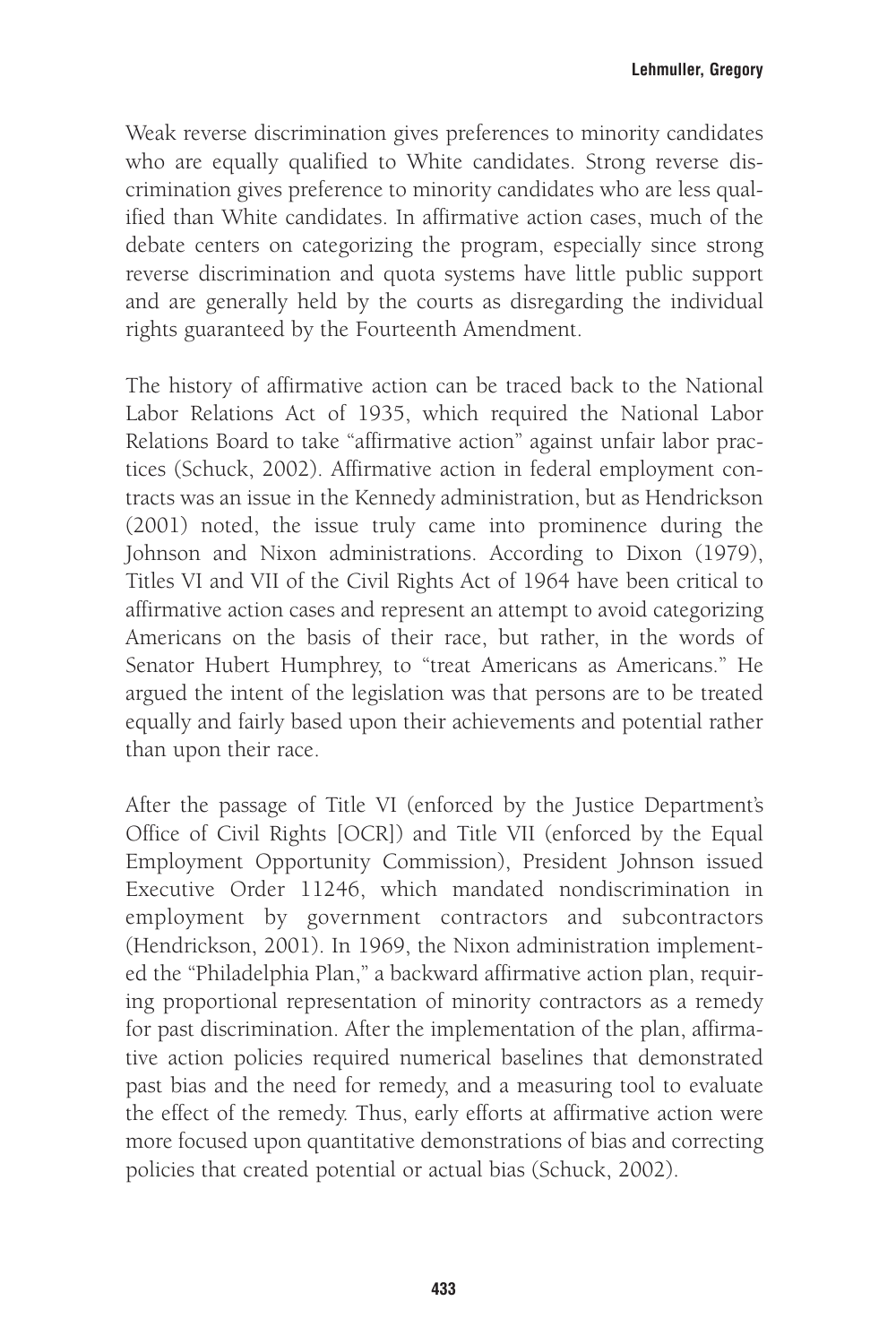Public attitude towards affirmative action policies grew increasingly skeptical, and in 1995 the California Board of Regents passed a resolution barring the consideration of race in admissions and financial aid aimed at specific racial or ethnic groups in the state's public institutions of higher education (Barry, 2001). A year later, California voters approved Proposition 209, which barred preferential treatment in public employment, education, and contracting—which, according to Barry, effectively ended affirmative action in California. In 1998, voters in the state of Washington voted to eliminate racial considerations in admissions to the state university system, although officials were encouraged to consider an applicant's cultural experiences and disadvantages (Barry).

Meanwhile, the United States Court of Appeals for the Ninth Circuit upheld Justice Powell's finding that diversity is a compelling state interest in *Smith v. University of Washington Law School* (2000). This indicated a conflict between voters, policy makers in some states, and the federal court system as to the value and legality of affirmative action as social policy. It also demonstrated the difficult position of higher education policy makers.

#### Case Law Prior to *Bakke*

Hendrickson (2001) cited five major cases leading up to *Bakke* as fundamental for understanding the decision. The first was *Plessy v. Ferguson* (1896). This case established the concept that "separate but equal" facilities would satisfy the Equal Protection Clause of the Fourteenth Amendment. In response, numerous states created separate institutions of higher education for Blacks. More than 40 years passed before states were forced to create separate professional schools for Blacks as a result of *Missouri ex rel Gaines v. Canada* (1938). The beginning of the end of separate but equal did not come until 1950 in *Sweatt v. Painter*. In *Sweatt*, the Court ruled that the Fourteenth Amendment is violated if the separate programs were not equal. *Sweatt* provided the judicial toehold for *Brown v. Board of Education of Topeka* (1954), the decision that ended school segregation as a constitutionally sanctioned process (Hendrickson).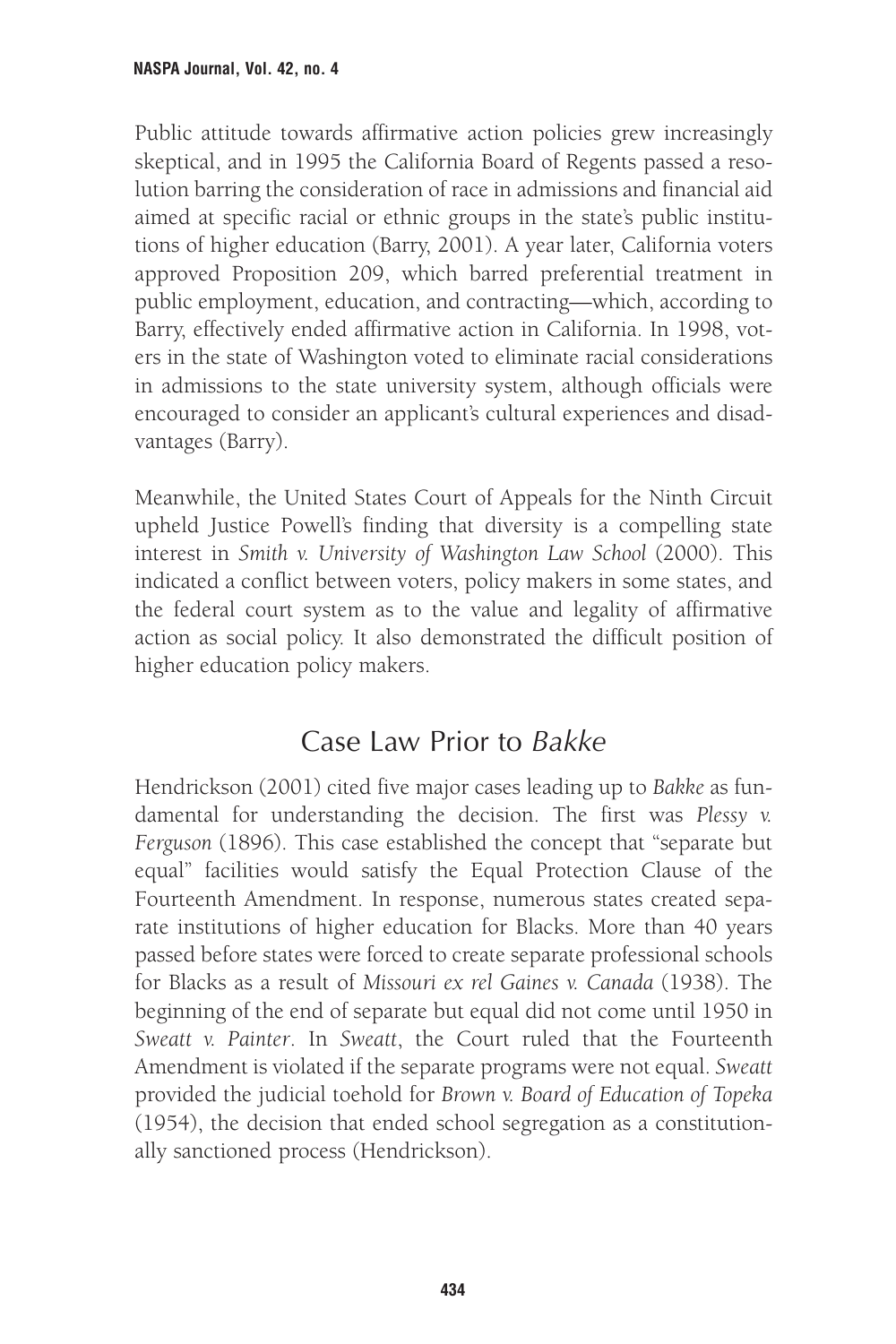In the 1960s, the effects of Title VI and Title VII were profound. Legal requirements and enforcement procedures were put in place that required state institutions to conduct business in a new way. While widespread discrimination against women and minorities in higher education was common through the 1960s (Goldman, 1977), colleges and universities began to enroll these students utilizing the types of affirmative action programs described previously. Initially, "favored group status" was given to Blacks, Hispanics, Native Americans, Asians, and women (Schuck, 2002). Later, persons with disabilities and those who came from economically disadvantaged backgrounds were included. Women, in addition to minority students, derived substantial benefits from this new activism. In fact, numerous sources (Cho, n.d.; Jackson, 1999; Kelotra, 2004; Kurtz, 2001) have indicated that women have been the main beneficiaries of affirmative action. The numbers of women in law and medical schools increased exponentially, and smaller but growing numbers of women enrolled in nontraditional (for women) academic programs like astronomy, architecture, and engineering as early affirmative action plans became mainstreamed. The result is that affirmative action as practiced is not simply a Black and White affair.

Though much has been made of affirmative action as a result of 1960s activism, the concept of favoritism in college admissions is as old as colleges themselves. Colleges have traditionally used subjective criteria in selecting the student body, factoring in athletic ability, legacy status, military service, and geographic residence in addition to more objective measures like Grade Point Average or standardized test scores (Schuck, 2002). The issue is far from settled, as President George W. Bush recently made statements opposing legacy admission preferences, despite the likelihood the he himself was the beneficiary of such practices (Fleming, 2004).

However, affirmative action, and in particular quotas and reverse discrimination, proved especially contentious when applied to higher education admissions. Schuck (2002) argued that racial preference programs are in essence "zero-sum" because they not only pit favored against nonfavored groups for a finite number of slots; but also, with the expansion in the numbers of favored groups, preference programs pit favored groups against each other.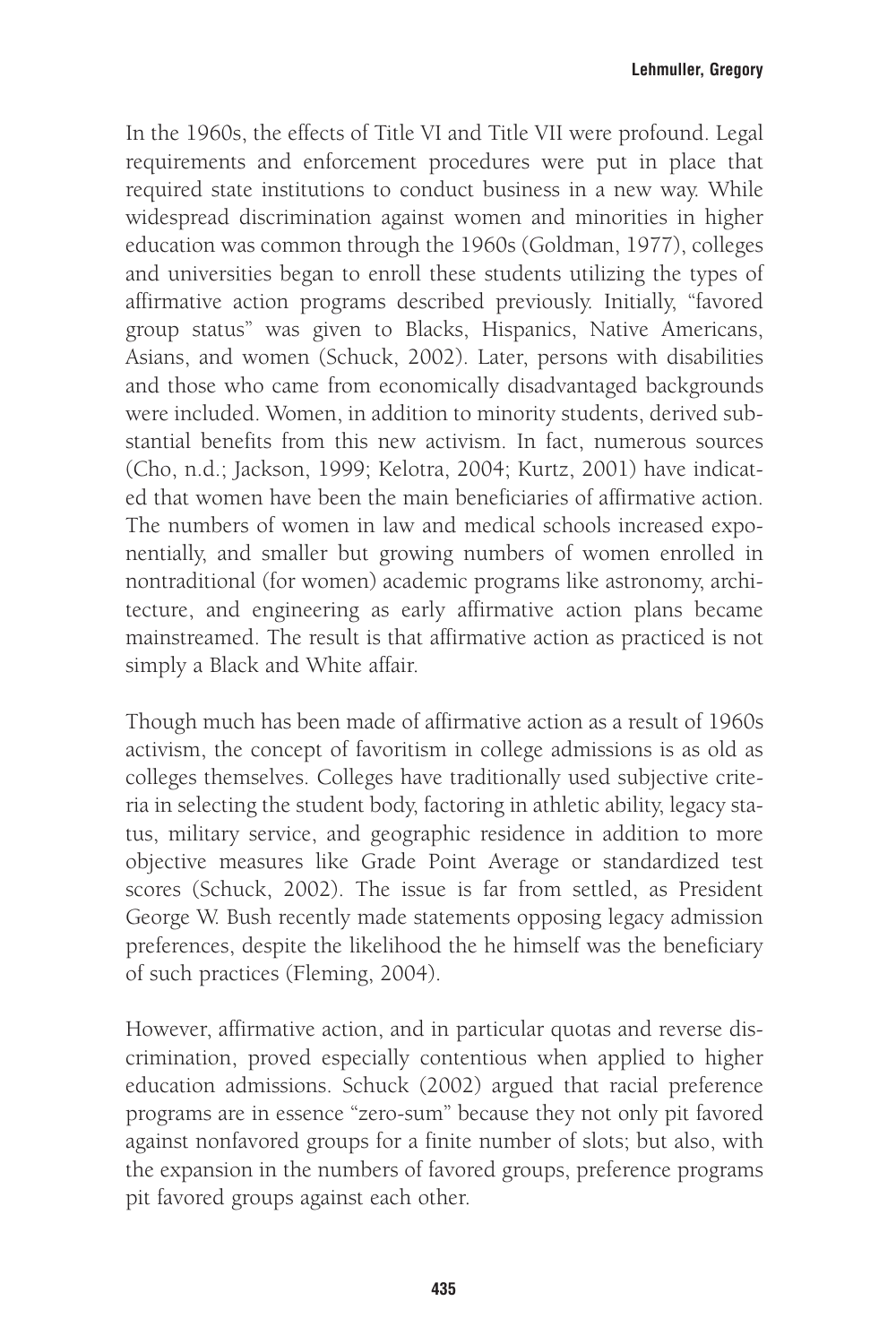Affirmative action programs designed to increase the numbers of minority students on campus caused much debate within academe (Kaplin & Lee, 1995). Many believed that qualified nonminority applicants were rejected in favor of less qualified minority ones. In the 1970s, litigation began to appear questioning both the constitutional and statutory legitimacy of affirmative action programs. In particular, were the guarantees of the Fourteenth Amendment of equal protection at odds with the legal requirements of Title VI, and were the practices adopted in response to Title VI in some way at odds with its original intent?

In 1974, the Supreme Court heard *DeFunis v. Odegaard*, a case that centered on the claim of a White male applicant to the University of Washington Law School. DeFunis alleged that he was denied admission because of affirmative action policies that favored less qualified minorities, asserting that the university discriminated against him on the basis of race, violating his Fourteenth Amendment rights (Kaplin & Lee, 1995). The Washington State Supreme Court found that the university's affirmative action program served a compelling state interest by (a) creating a racially balanced student body, (b) integrating public higher education, and (c) correcting the shortage of minority attorneys (Kaplin & Lee). By the time the U.S. Supreme Court reviewed *DeFunis*, DeFunis was in his last quarter of law school, so the case was dismissed as moot. The Court also vacated the Washington State Supreme Court decision, and one can hear the tensions within the Court that would come to full volume after *Bakke.* Justice Douglas, in his dissent, noted that while educational policy choices were not normally subject to judicial oversight, in this particular case "the school did not choose one set of criteria [for admission] but two, and then determined which to apply to a given applicant on the basis of his race" (416 US 312, 325). Later, Douglas wrote that the "consideration of race as a measure of an applicant's qualification normally introduces a capricious and irrelevant factor working an invidious discrimination" and that the result would be that "educators and courts are immediately embroiled in competing claims of different racial and ethnic groups that would make difficult, manageable standards consistent with the Equal Protection Clause" (416 US 312, 334).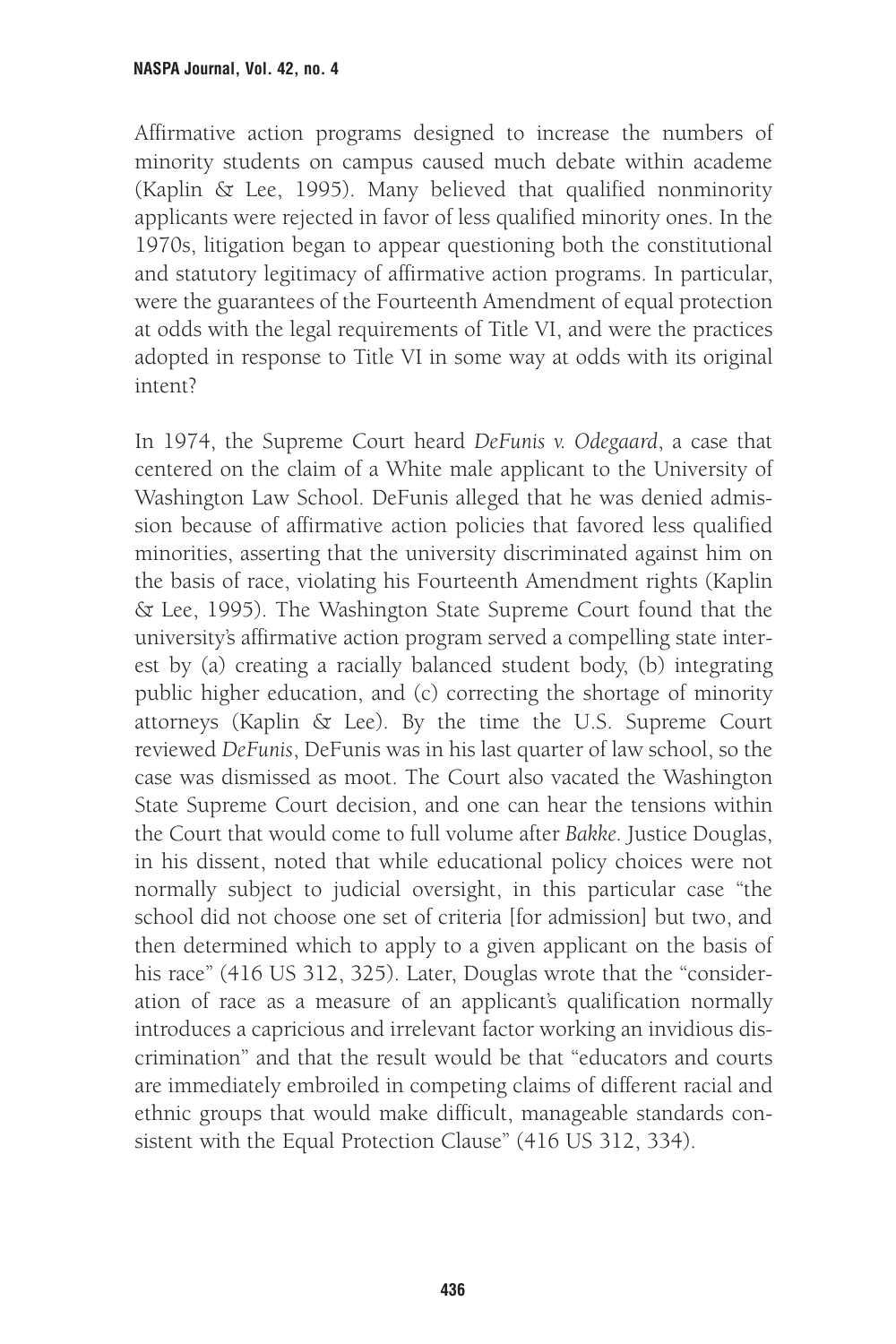#### *Regents of the University of California v. Bakke* (1978)

Allan Bakke, a White male twice rejected by the University of California at Davis Medical School (UCD), claimed he had been discriminated against because of his race. UCD maintained two separate admissions programs; one for "regular" admissions, and a "special" one for members of minority or other disadvantaged groups. In both years Bakke was rejected, applicants with significantly lower scores from the special applicant pool were admitted. Bakke alleged that the dual system violated his Fourteenth Amendment rights, the California Constitution, and Title VI of the Civil Rights Act of 1964. Both the trial court and the California Supreme Court held for Bakke, finding the special admissions program constituted a racial quota system and that, under the strict-scrutiny standard, the "special admissions program was not the least intrusive means of achieving the goals of the admittedly compelling state interests of integrating the medical profession and increasing the number of doctors willing to serve minority patients" (438 US 265, 266). The Board of Regents petitioned the Supreme Court for review, and the Court upheld the California Supreme Court decision that Bakke be admitted to UCD and that the special admissions program was not constitutional. However, race could be taken into account when making admissions decisions, reversing the California ruling.

The case was particularly contentious, and the Court produced six separate opinions with no clear majority decision. In a 1979 *California Law Review* article, Blasi noted the decision "represents a disturbing failure by the Court to discharge its responsibility to give coherent, practical meaning to our most important constitutional ideals" (p. 21). The lack of consensus resulted in social and legal wrangling that continues today.

Justice Powell announced the Court's decision, with Chief Justice Burger and Justices Rehnquist, Stevens and Stewart concurring in part. Justices Blackmun, Marshall, and White offered dissenting opinions. Justices Brennan, White, Marshall, and Blackmun arrived at different conclusions from Chief Justice Burger and Justices Rehnquist, Stevens, and Stewart, while Justice Powell had his own set of conclusions. Toobin (2005) wrote (on a different case before the Court) that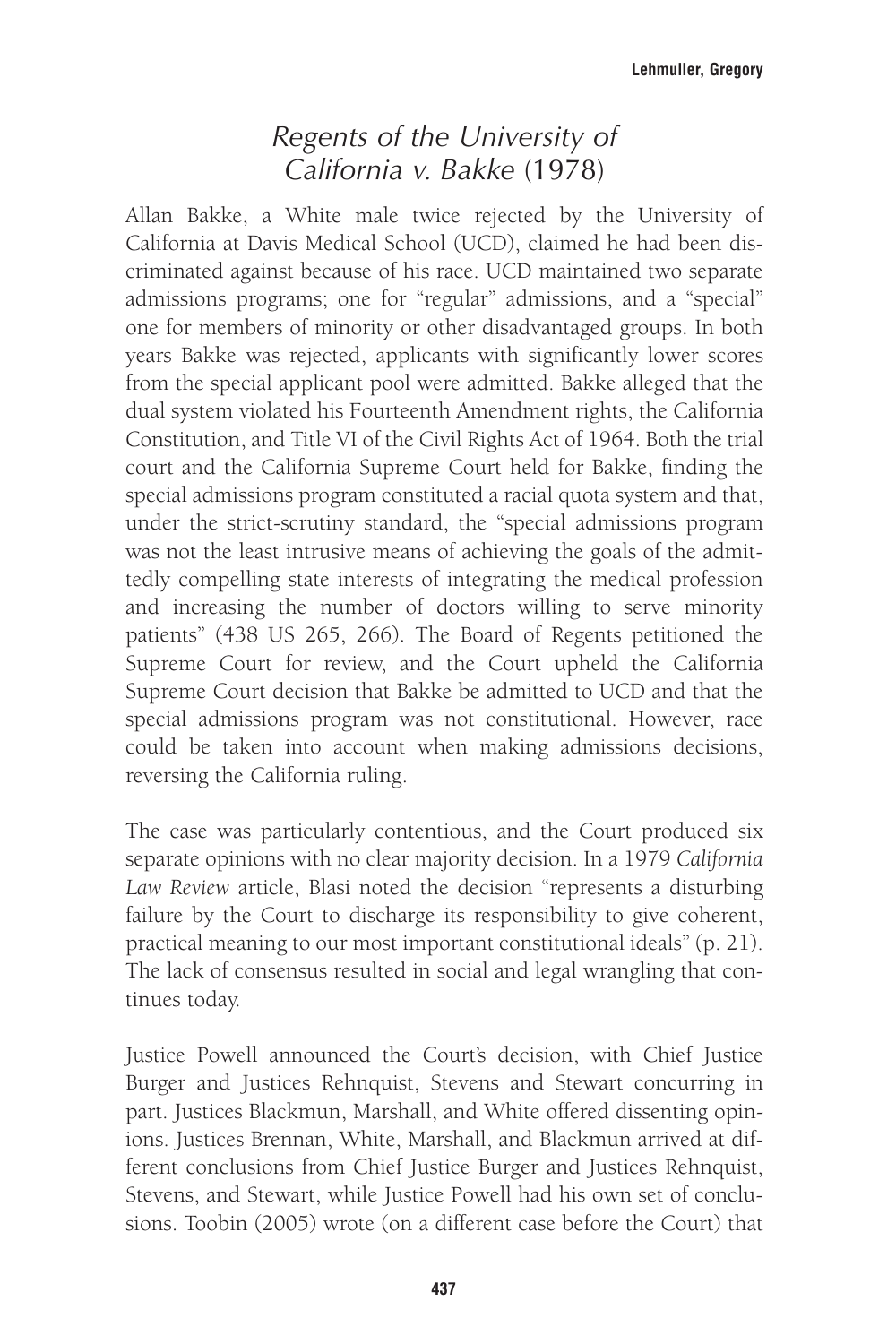it is not always possible to precisely identify the legal issue, "and often the trick for Supreme Court litigators is how to define the question in the most advantageous terms" (p. 36). Clearly, the Court struggled with identifying the controlling issue in *Bakke.*

#### Justice Powell's Opinion

Powell concluded that the special program was unlawful under Title VI and unconstitutional under the Fourteenth Amendment because the plan was focused *solely* on race (Blasi, 1979 [emphasis added]). Powell wrote:

(r)acial and ethnic classifications of any sort are inherently suspect and call for the most exacting judicial scrutiny. While the goal of achieving a diverse student body is sufficiently compelling to justify special consideration of race in admissions decisions under some circumstances, petitioner's special admissions program, which forecloses consideration to persons like respondent, is unnecessary to the achievement of this compelling goal and therefore invalid under the Equal Protection Clause. (438 US 265, 267)

Under Powell's ruling, institutions could seek to achieve diversity through affirmative action programs, but were not compelled to do so; therefore, certain types of institutions (e.g., Historically Black Colleges and Universities [HBCUs]) could remain homogeneous if they had a reasonable basis to do so (Dixon, 1979). However, strict scrutiny would apply to any such program because of the potential for abuse in any race-specific program (Grosset, 2001).

Addressing the constitutional issue, Powell noted a long period of "dormancy" for the Equal Protection Clause, and that by the 1930s it was "no longer possible to peg the guarantees of the Fourteenth Amendment to . . . one racial minority" and that the United States is a "(n)ation of minorities . . . not a monolithic majority, but a 'majority' composed of various minority groups of whom it was said—perhaps unfairly in many cases—that a shared characteristic was a willingness to disadvantage other groups" (438 US 265, 292). The interpretation of the Equal Protection Clause, Powell wrote, was done with the view to "assure all persons 'the protection of equal laws'" (438 US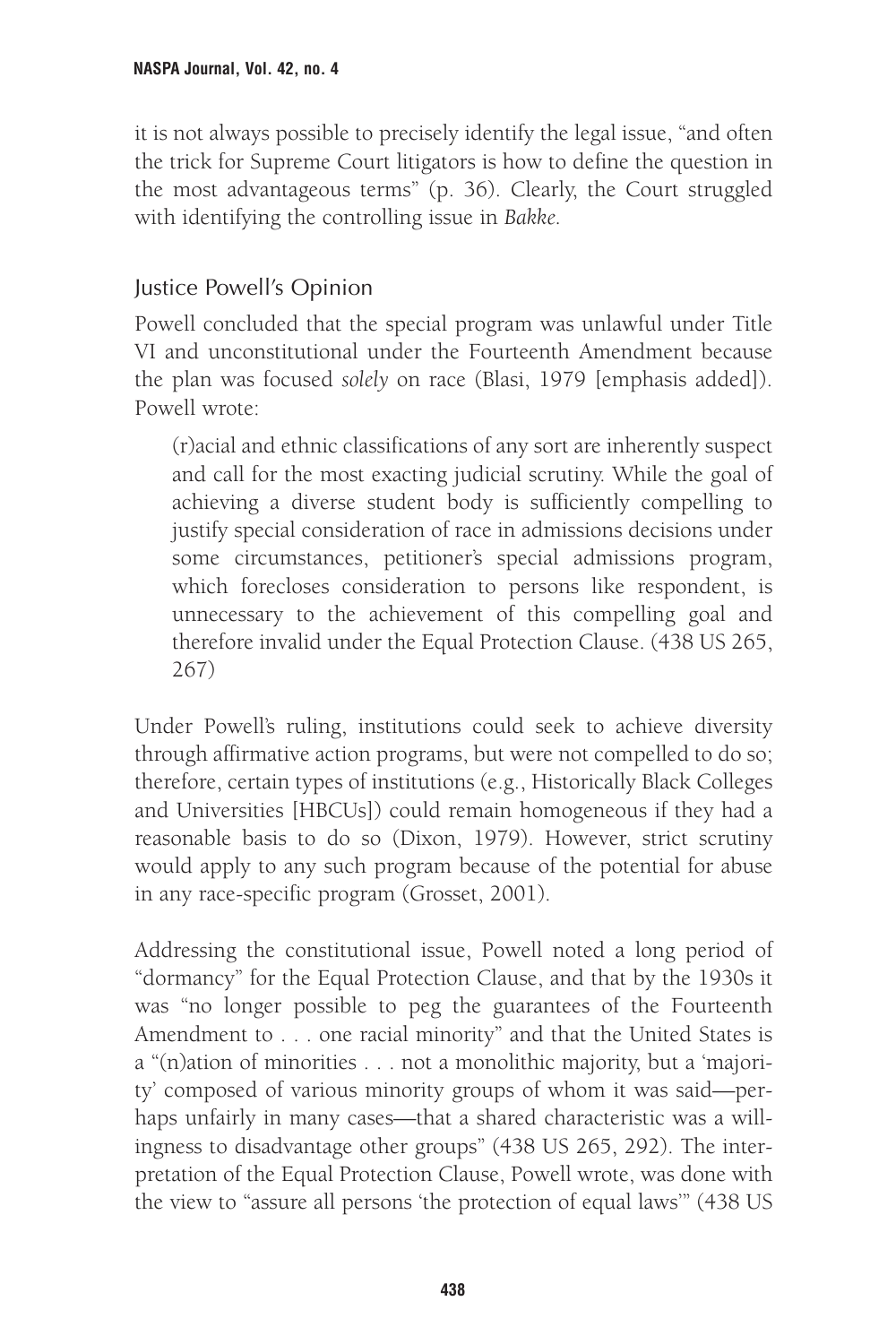265, 294). Finally, Powell felt there would be no principled way to decide which groups should receive preferential status (Dixon, 1979). Echoing Justice Douglas in *DeFunis,* Powell wrote:

(n)othing in the Constitution supports the notion that individuals may be asked to suffer otherwise impermissible burdens in order to enhance the societal standing of their ethnic groups. Secondly, preferential programs may only reinforce common stereotypes holding that certain groups are unable to achieve success without special protection based on a factor having no relationship to individual worth. (438 US 265, 298)

Responding to the Board of Regents' claims that the special program was permissible, Powell rejected their assertions that the program would (a) reduce the lack of minorities in medical schools, (b) counter the effects of societal discrimination, and (c) increase the number of doctors serving minority communities. However, Powell did find merit in the argument that the program would provide educational benefits flowing from an ethnically diverse student body, stating that it was a "constitutionally permissible goal for an institution of higher education" (438 US 265, 312). Interestingly, Powell chose to frame this portion of his opinion within the context of academic freedom, which he noted is "not a specifically enumerated constitutional right [but] long has been viewed as a special concern of the First Amendment" (438 US 265, 312).

#### Concurring and Dissenting Opinions

Justice Stevens, joined by Chief Justice Burger and Justices Rehnquist and Stewart, concurred with Powell's decision but concluded that the statutory principle was at issue in the case, and that Bakke was excluded from UCD in violation of Title VI (438 US 265, 267). Stevens felt that Title VI embodied a color-blind standard for admissions (Blasi, 1979) and that the case failed to reach constitutional status. As a case with simply two litigants, it was "perfectly clear that the question whether race can ever be used as a factor in admissions decisions is not an issue in this case, and that discussion of that issue is inappropriate" (438 US 265, 411). Even though both parties asked the Court to resolve the constitutional issue, Stevens wrote that the Court's "settled practice, however, is to avoid the decision of a constitutional issue if a case can be fairly decided on statutory ground" (438 US 265, 411).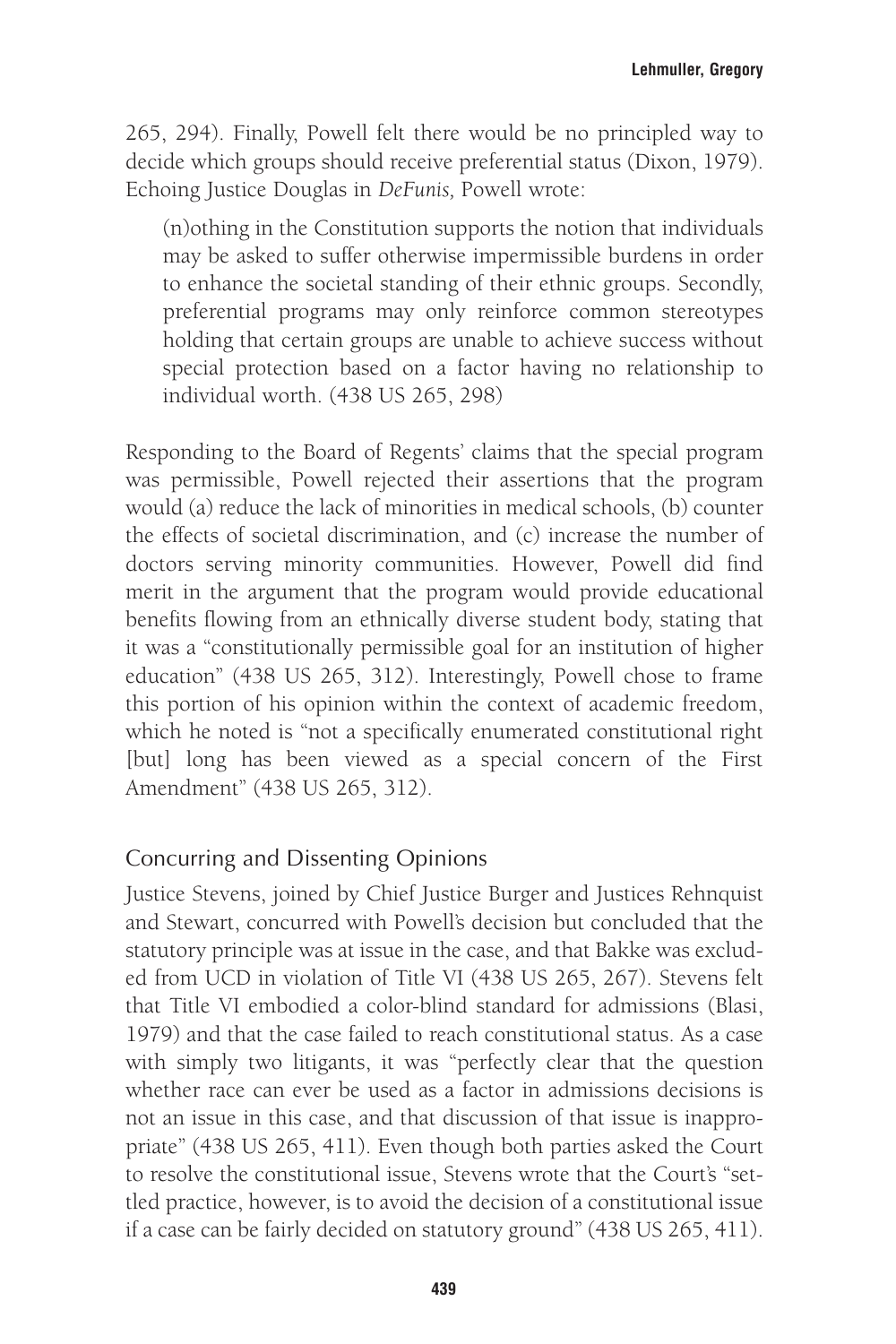The UCD program allowed Whites to compete for 84 admission slots, while minority applicants could apply for all 100 admission slots. Stevens felt that this put the nonminority applicants at a disadvantage, especially given that the two-track system admitted Blacks who scored in the 30th percentile while denying admission to Whites who scored in the 90th percentile (Dixon, 1979). The "plain language" of Title VI, Section 601 meant that excluding Bakke from UCD because of his race could not be justified "unless that language misstates the actual intent of Congress" (438 US 265, 413). Although their reasoning was different from Powell's, this combination of five votes meant that Bakke was "entitled to an order that he be admitted to the University" (438 US 265, 325).

Justices Brennan, Blackmun, Marshall, and White (hereafter, the Brennan Group), concurring in part and dissenting in part, felt that race may be a factor as long as it corrects "disadvantages cast on minorities by past racial prejudice, at least when appropriate findings have been made by judicial, legislative, or administrative bodies with competence to act in this area" (438 US 265, 325). The justices felt that a special admissions program like UCD's was not invalid simply because it set aside a certain number of slots for qualified minority applicants. Once again, although the reasoning was different from Powell's, the five Justices combined to hold that race may be a factor and that diversity is a compelling interest.

Raising the constitutional issue, the group noted that the Equal Protection Clause was "largely moribund so that, as late as 1927, Mr. Justice Holmes could sum up the importance of that Clause by remarking that it was the 'last resort of constitutional arguments'" (438 US 265, 326). Worse, the clause was actually turned against those whom it was supposed to protect, resulting in the "separate but equal" doctrine, a status that was "always separate but seldom equal" (438 US 265, 327). Color-blind law, was, in this opinion, a fantasy. In ringing language, the group asserted that neither Title VI nor the Constitution required it and that color-blindness could "become myopia which masks the reality that many 'created equal' have been treated within our lifetimes as inferior by both the law and their fellow citizens" (438 US 265, 327). Protections guaranteed by Title VI rose to constitutional status because that was the intent of the legislators who created it; indeed, they believed Congress equated Title VI with the commands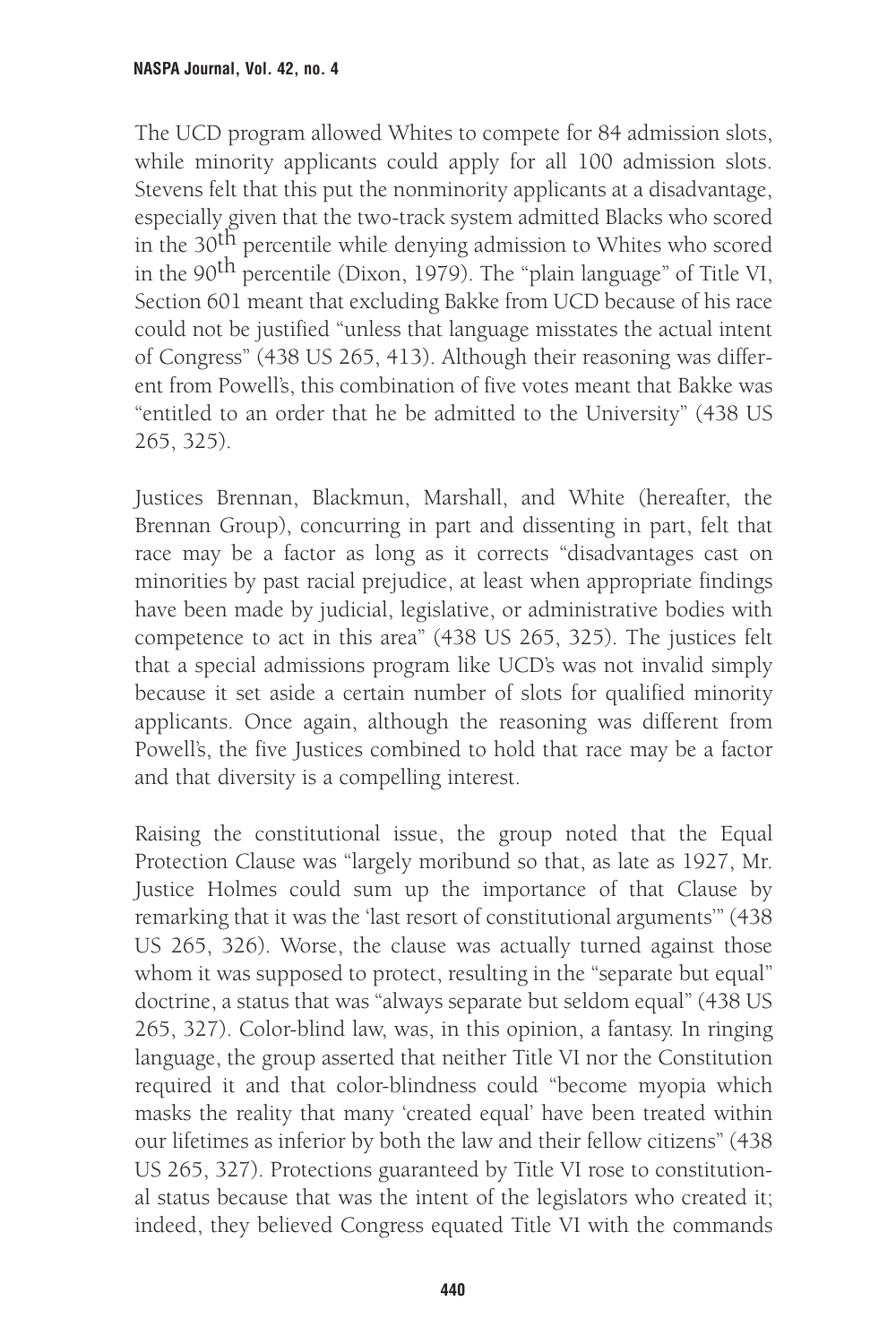of the Fourteenth Amendment and that "any claim that the use of racial criteria is barred by the plain language of the statute must fail in light of the remedial purpose of Title VI and its legislative history" (438 US 265, 340).

Justice White focused his dissent on the legal issue of whether a private cause of action existed under Title VI. Noting Justice Stevens' opinion that it was inappropriate to discuss the constitutional issue if the case could be decided on a statutory basis, Justice White was unwilling to assume the Court had jurisdiction to decide the Title VI claim. However, because other justices assumed that the statutory issue should be decided upon, White acknowledged that the issue must be addressed (438 US 265, 387).

Justice Blackmun made a critical observation that a "time will come when an 'affirmative action' program is unnecessary and is, in truth, only a relic of the past" (438 US 265, 403). Blackmun hoped that this would happen within the next decade, but until then affirmative action programs could never be race-neutral. He wrote:

To ask that this be so is to demand the impossible. In order to get beyond racism, we must first take account of race. There is no other way. And in order to treat some persons equally, we must treat them differently. We cannot—we dare not—let the Equal Protection Clause perpetuate racial supremacy. ( 438 US 265, 407)

Finally, Justice Marshall found that the consideration of race in admissions decisions was permissible and that the UCD program did not violate the Constitution. Marshall's distress was palpable:

(i)t must be remembered that, during most of the past 200 years, the Constitution as interpreted by the Court did not prohibit the most ingenious and pervasive forms of discrimination against the Negro. Now, when a state acts to remedy the effects of that legacy of discrimination, I cannot believe that this same Constitution stands as a barrier. (438 US 265, 387)

And:

while I applaud the judgment of the Court that a university may consider race in its admissions process, it is more than a little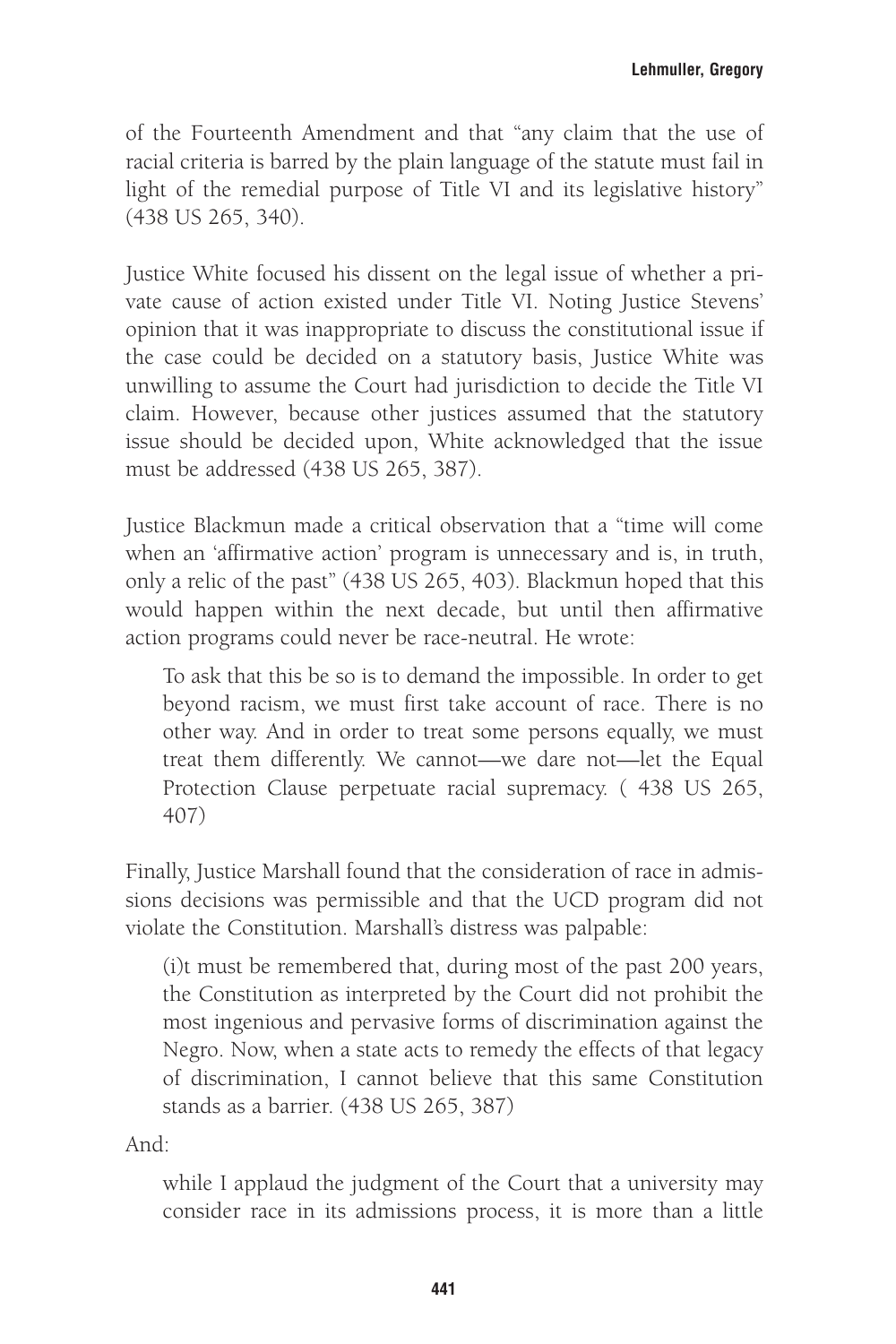ironic that, after several hundred years of class-based discrimination against Negroes, the Court is unwilling to hold that a class-based remedy for that discrimination is permissible. (438 US 265, 400)

The historical fact of discrimination meant that "we now must permit the institutions of this society to give consideration to race in making decisions about who will hold the positions of influence, affluence and prestige in America" (438 US 265, 401).

## The Results of *Bakke*

*Bakke* established that diversity is a compelling state interest, yet it did not specify how race could be considered in an admissions program and survive strict scrutiny (Grosset, 2001). Both courts and schools were left to determine for themselves how to achieve diversity without violating Title VI or the Fourteenth Amendment.

Adding to the confusion was the divided Court's elevation of the statutory (Title VI) issue to a constitutional level, finding that Congress intended to incorporate the protections of the Fourteenth Amendment into Title VI (Kaplin & Lee, 1995). However, because the UCD special admissions program was clearly based on race alone, it did not survive strict scrutiny as the "least burdensome alternative" to remedy discrimination.

In a *California Law Review* article in 1979, Greenawalt stated that *Bakke* forced a choice between two liberal ideals. The first is that groups that have been subject to discrimination should be afforded equal opportunity. The second is that "justice precludes assigning benefits and burdens on the arbitrary basis of racial and ethnic terms" (p. 87). Thus, when members of minority groups received benefits at the expense of Whites who had superior academic records, philosophical tension ensued; and this is reflected in the multiple opinions of the Court (Greenawalt). Lacking a definitive ruling from the Court, *Bakke* inspired additional litigation as the social definition of affirmative action evolved.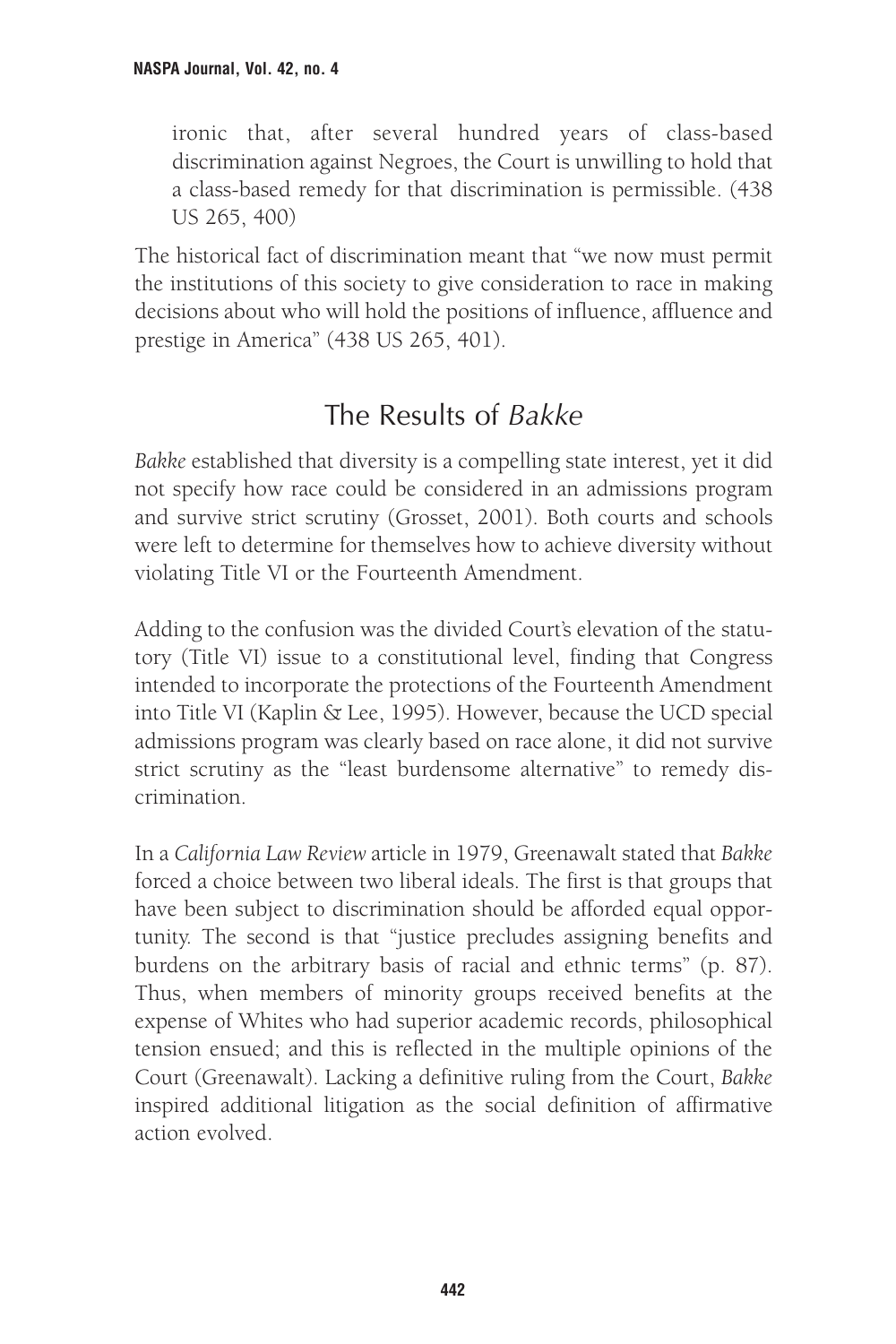### Case Law Since *Bakke*

Several cases since *Bakke* have attempted to clarify the issue of affirmative action, both in employment and education, but the fact remains that because no clear majority of the justices subscribed to any whole opinion, the record remains cloudy. There is something for everyone in the six opinions, so even as the Court has welcomed new Justices with different philosophies, no one opinion came to be seen as decisive. Powells' opinion, which came to be seen as controlling in *Bakke,* was relatively narrow in that it permitted race to be *a* factor in admissions as long it wasn't the *only* factor. The opinion was politically attractive because it neither demanded large-scale affirmative action programs with fixed numbers of ethnic proportionality, nor required strictly color-blind admissions (Dixon, 1979 [emphasis added]). However, cases still arose that challenged affirmative action policies and the courts were forced to rule.

In *Wygant v. Jackson Board of Education* (1986), the Court held that there must be a connection between past discrimination and the remedy (Hendrickson, 2001). As time passed, the appointment of more conservative Justices meant that a plurality of the Court no longer believed that government redress for past racial injustice was a compelling reason for sustaining affirmative action programs (Lewis, Lewis, & Ponterotto, 1990). In *City of Richmond v. J.A. Crosson Co.* (1989), the Court held that simply asserting an interest in remedying societal discrimination did not survive strict scrutiny (Grossett, 2001). In essence, *any* legislative attempt to correct past discrimination based on race must withstand strict scrutiny (Lewis et al., 1990 [emphasis added]).While affirmative action programs are permissible under the Fourteenth Amendment, any program must be "narrowly tailored to remedy identified discrimination" (p. 35).

Just 1 year later, however, the Court heard *Metro Broadcasting v. FCC* (1990), and held that the government did have a substantial interest in promoting diversity in the issuance of broadcast licenses (Grossett, 2001). The *Metro* decision was overruled in *Adarand v. Peña* (1995), although the Court did not disavow the concept of diversity as a compelling interest (Grossett).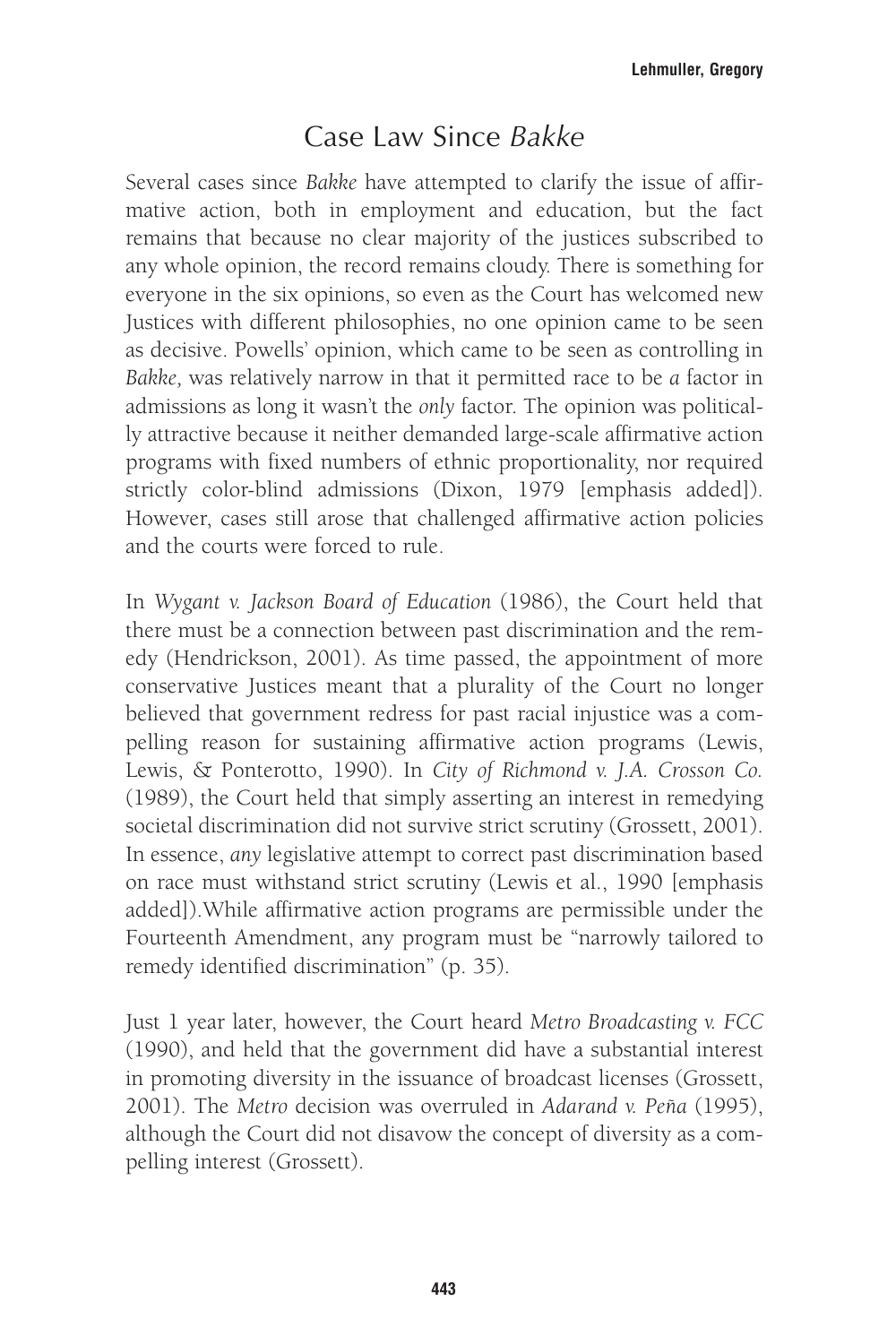#### The Effect of *Bakke* on Higher Education Case Law

The Circuit Courts have had a difficult time interpreting not only the variety of opinions contained within the *Bakke* decision, but also the conflicting messages the Court has sent in subsequent affirmative action cases. No majority of Supreme Court justices has ever voted to deny diversity as a compelling state interest; but prior to *Gratz* and *Grutter*, commentary from some justices displayed increasing hesitation in this area (Grossett, 2001). The large number citations of *Bakke* in the various levels of the court system demonstrated the belief that *Bakke* was indeed controlling (Grossett), but much argument has been centered on which of the six opinions is truly represents the correct reading of the law.

Clearly, different courts have reached different conclusions. In *Smith v. University of Washington Law School* (2000), Justice Powell's opinion was controlling. The U.S. Court of Appeals for the Ninth Circuit held that under *Marks v. United States* (1977), when a divided court produces a decision to which no majority subscribes in its entirety, the holding is the position taken by the justices who concurred on the narrowest grounds (Grossett, 2001). Even though Justice Stevens' opinion had enough votes to void the UCD program, a majority of justices allowed some race-based considerations in educational admissions under Title VI. Therefore, Powell's opinion, which is narrower than either Stevens' or the Brennan Group's, was controlling (Grossett). Accordingly, diversity is a compelling interest that survives strict scrutiny (Coyle, 2001).

The *Smith* ruling stands in opposition to *Hopwood v. Texas* (1996). In *Hopwood*, the state maintained that a dual admissions program was necessary to meet OCR requirements to bring Texas within Title VI guidelines. The District Court found that the state had failed to demonstrate a compelling interest but had provided legitimate reasons for nondiscriminatory denial of admission (Hendrickson, 2001). The U.S. Court of Appeals for the Fifth Circuit disagreed, reversing the decision and finding that the dual admissions programs violated the Equal Protection Clause (Hendrickson) and that Justice Powell's opinion that diversity is a compelling state interest was not binding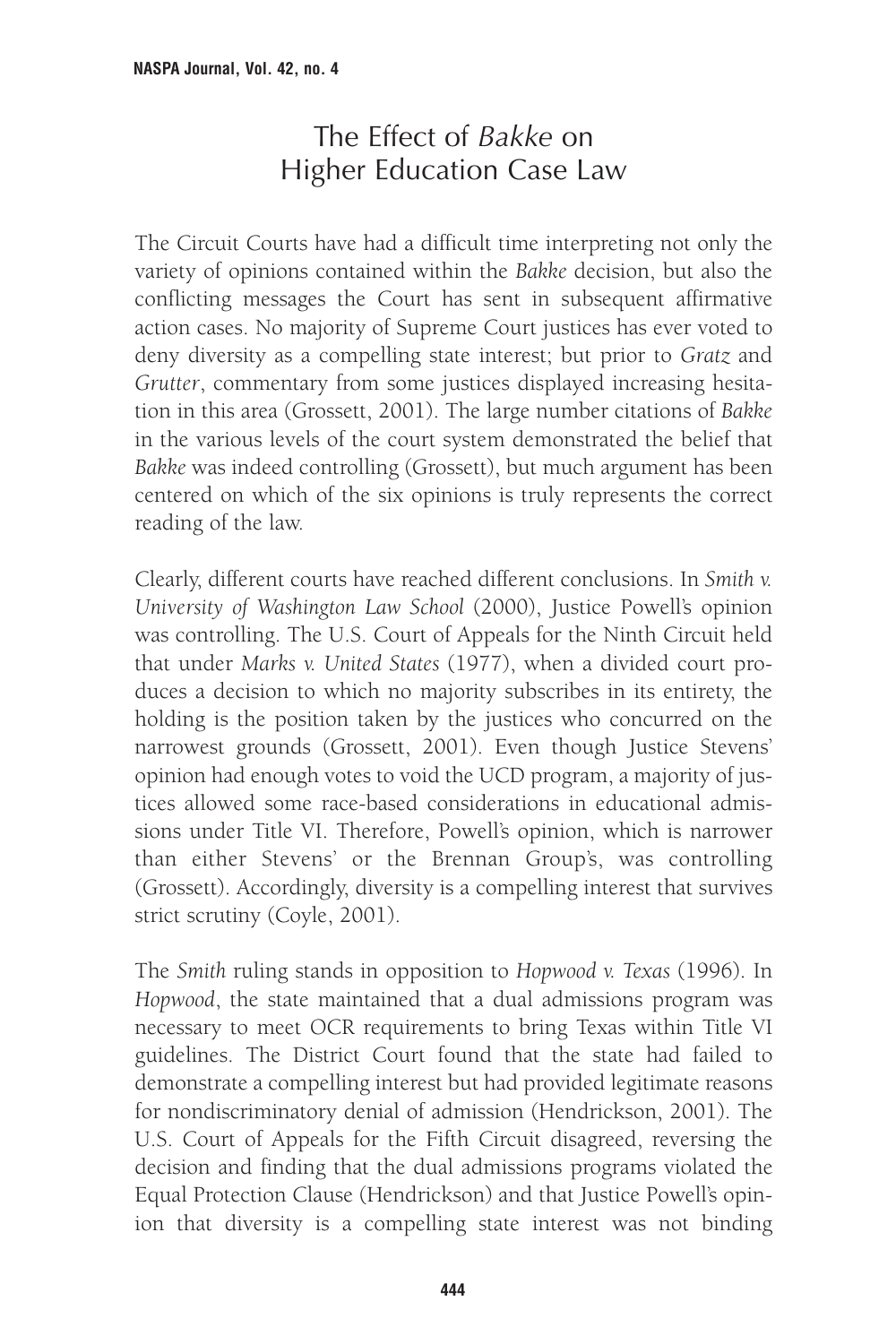(Grossett, 2001). The Fifth Circuit Court ruled that since no other justice had ever joined Powell's section on diversity, the opinion was not controlling (Grossett). The Supreme Court declined to hear the case after the state of Texas altered the admissions process, rendering the case moot (Hendrickson). The *Hopwood* rationale was then used by the District Court in another affirmative action case, *Johnson v. Board of Regents of the University of Georgia* (2000). Obviously, the lower courts were coming to different conclusions, and the higher education establishment was looking for guidance. The issue simmered until *Gratz* and *Grutter.*

#### Diversity as a Compelling Interest

In the *Bakke* decision, the Brennan Group felt that Title VI incorporated the Equal Protection Clause and that race-conscious admissions programs to correct past discrimination were permissible even if they applied quotas (Greenawalt, 1979). Their opinion stated:

Such relief does not require as a predicate proof that recipients of preferential advancement have been individually discriminated against; it is enough that each recipient is within a general class of persons likely to have been the victims of discrimination. Nor is it an objection to such relief that preference for minorities will upset the settled expectations of nonminorities. (438 US 265, 363)

Powell agreed to elevating Title VI to include Fourteenth Amendment protections but felt that achieving diversity in higher education was the preferable criteria for race-based admission (Greenawalt). There was no evidence of prior discrimination requiring remediation at UCD, and slots were reserved for minorities solely on the basis of race; therefore, the program was unconstitutional (Hendrickson). The legacy of Powell's decision, then, is that the Constitution does not necessarily require color-blind admissions. They are permissible if the state demonstrates a compelling interest and if there is no other nonracial way of correcting the discrimination (Henkin, 1979). States may use specific instances of discrimination as a compelling interest, even if the remedy comes at the expense of other individuals, as the Brennan Group noted; but attempting to correct the legacy of social discrimination against minorities by assigning quotas will not withstand strict scrutiny (Henkin).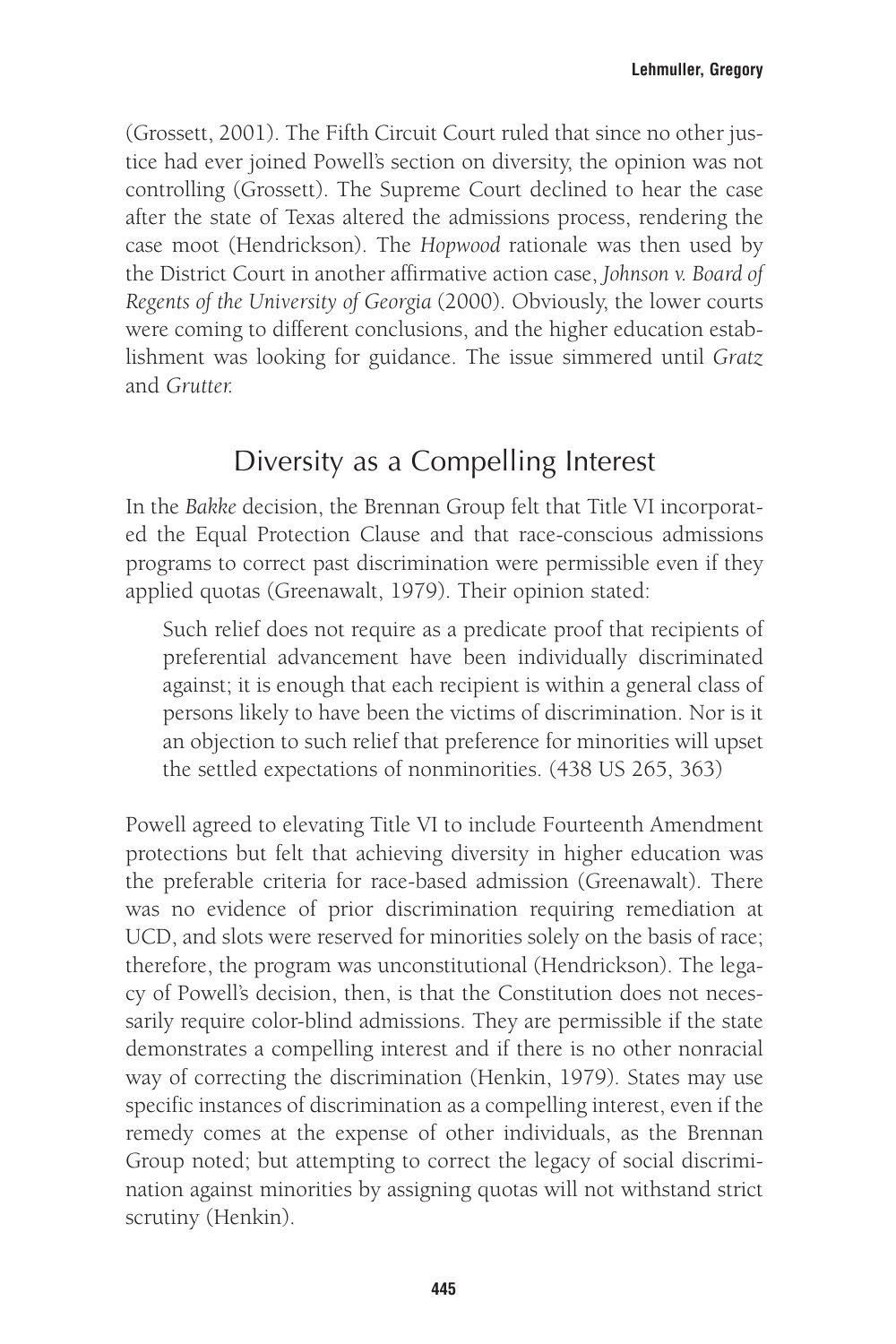The attempt to correct past discrimination against groups is referred to as the *restitution principle.* In its narrowest sense, restitution is an attempt by the government to assist Blacks who are the descendants of slaves and suffered racial discrimination through the 1960s (Schuck, 2002). Because the government either stood passively by when the discrimination occurred, or was actively involved, Schuck noted that restitution is simply a method of righting a past wrong. However, once the restitution argument took hold, other groups alleging discrimination made similar claims. Women, Native American, Chinese, Japanese, Jewish, and Hispanic people had all suffered discrimination in which the government played either an active or passive role. Extension of preferential status to members of these groups, Schuck argued, did little to promote equality, but rather established a competition for resources.

Diversity as a compelling interest became increasingly important in affirmative action cases as other rationales failed to survive judicial review. Racial balancing through quotas was impermissible after *Bakke*, the "positive role model" theory was discredited in *Wygant*, legislatures could not make broad categories for remedy after *Crosson*, and affirmative action could not be considered permanent or a justification for proportional representation after *Lutheran Church Missouri Synod v. FCC* (1998) (Pavela, 2002).

Today, Schuck (2002) argues, diversity as a compelling interest is not about correcting past discrimination, but is rather "a rhetorical Hail Mary pass . . . made in desperation when all other arguments for preferences have failed" (p. 16). According to Van Tassell (2001), the diversity rationale suggests that the government must ensure that institutions of higher education have enough underrepresented minorities on campus, even if it means pushing other groups aside.

While many admissions and student affairs professionals might disagree, there does appear to be a growing body of comment that agrees with Schuck's and Van Tassell's analyses. As public opinion has swung against affirmative action (e.g., the California and Washington ballot initiatives), institutions have more consistently argued for the diversity rationale. This makes sense since most colleges have rarely engaged in the kinds of discrimination that would allow race-based admissions to survive strict scrutiny (Schuck, 2002).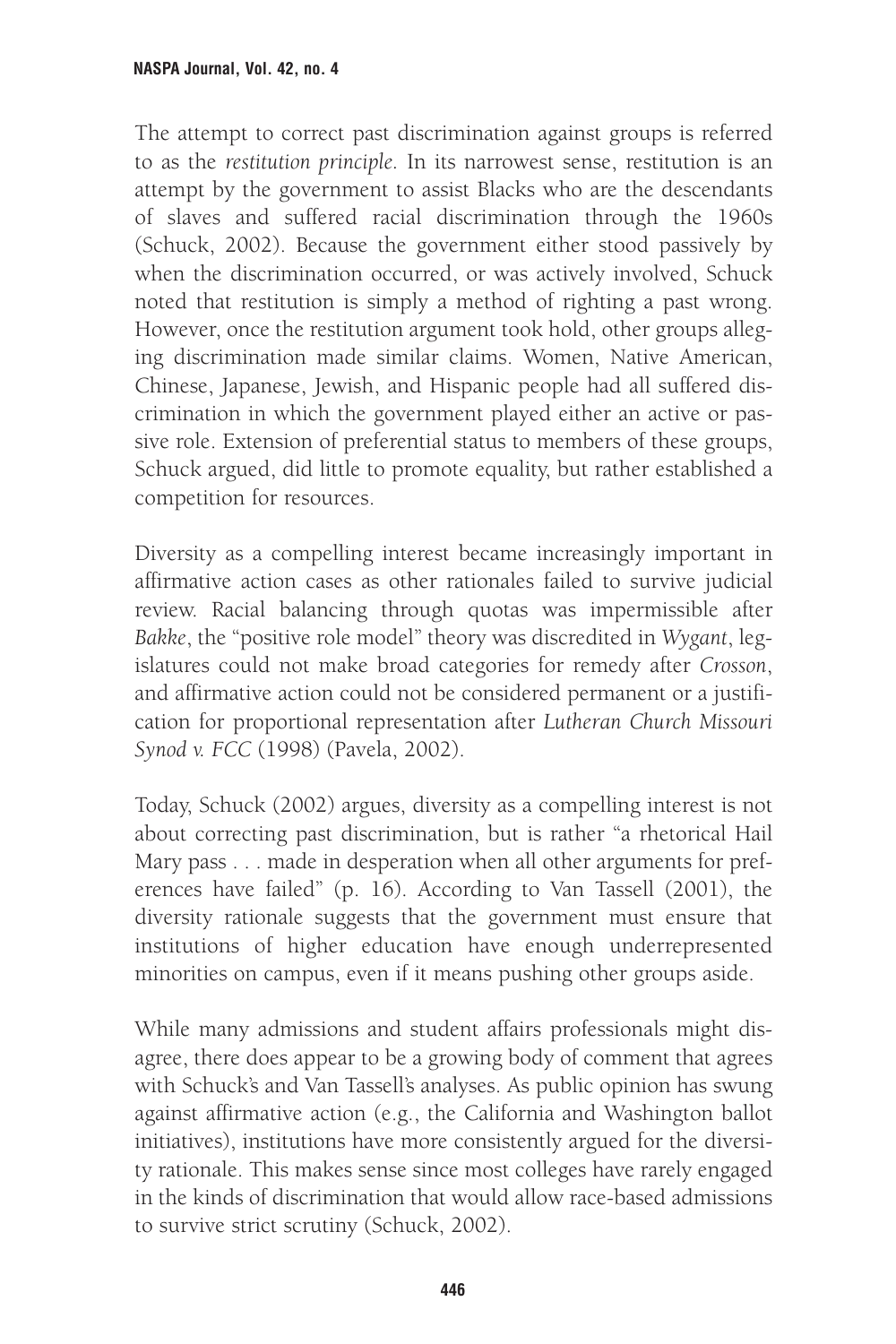A study by Bowen & Bok (2000), who support affirmative action, revealed significant SAT score differentials between Black and White applicants. As top colleges struggle to admit enough qualified minority students to achieve diversity, they are forced to offer slots to less qualified minority students. Schuck (2002) argued that as one moves "down the food chain" into second- and third-tier colleges, the demand for diversity forces those colleges to admit students they know will have academic difficulty.

Another issue with the diversity rationale is that it implies all members of a particular ethic group think and act alike (Pavela, 2002). Pavela argued that the diversity rationale has done little other than provoke additional litigation while failing to provide a truly compelling interest. Since *Hopwood*, diversity as a compelling interest has been under attack; and according to White (2001), "even judges who are willing to acknowledge its continued vitality do so grudgingly" (p. 10).

#### *Gratz* and *Grutter:* Admissions at UM

Two cases involving UM were heard during the 2002–2003 Supreme Court term and have provided updated, if not fully clear, guidance needed by institutions throughout the United States. In these cases, the Court sought to clarify the major issues and provide a more conclusive interpretation on affirmative action in college admissions.

The first case, *Gratz v. Bollinger* (2003), concerned White applicants to UM who were wait-listed but not admitted to the undergraduate College of Literature, Science and the Arts (LSA) in 1995 and 1997. The admissions program gave special consideration to individuals based on race, but it did not extend those considerations to Whites. In 2000, the District Court held that the LSA had a compelling interest in considering race, but that from 1995–1998 the LSA program was essentially a quota system, and therefore not valid (Barry, 2001; Coyle, 2001; Hendrickson, 2001). While *Gratz* was on appeal at the United States Court of Appeals for the Sixth Circuit, the same court issued its ruling in the other UM case, *Grutter.* The Supreme Court decided to hear both cases at the same time, even though the Sixth Circuit had not yet ruled on *Gratz.*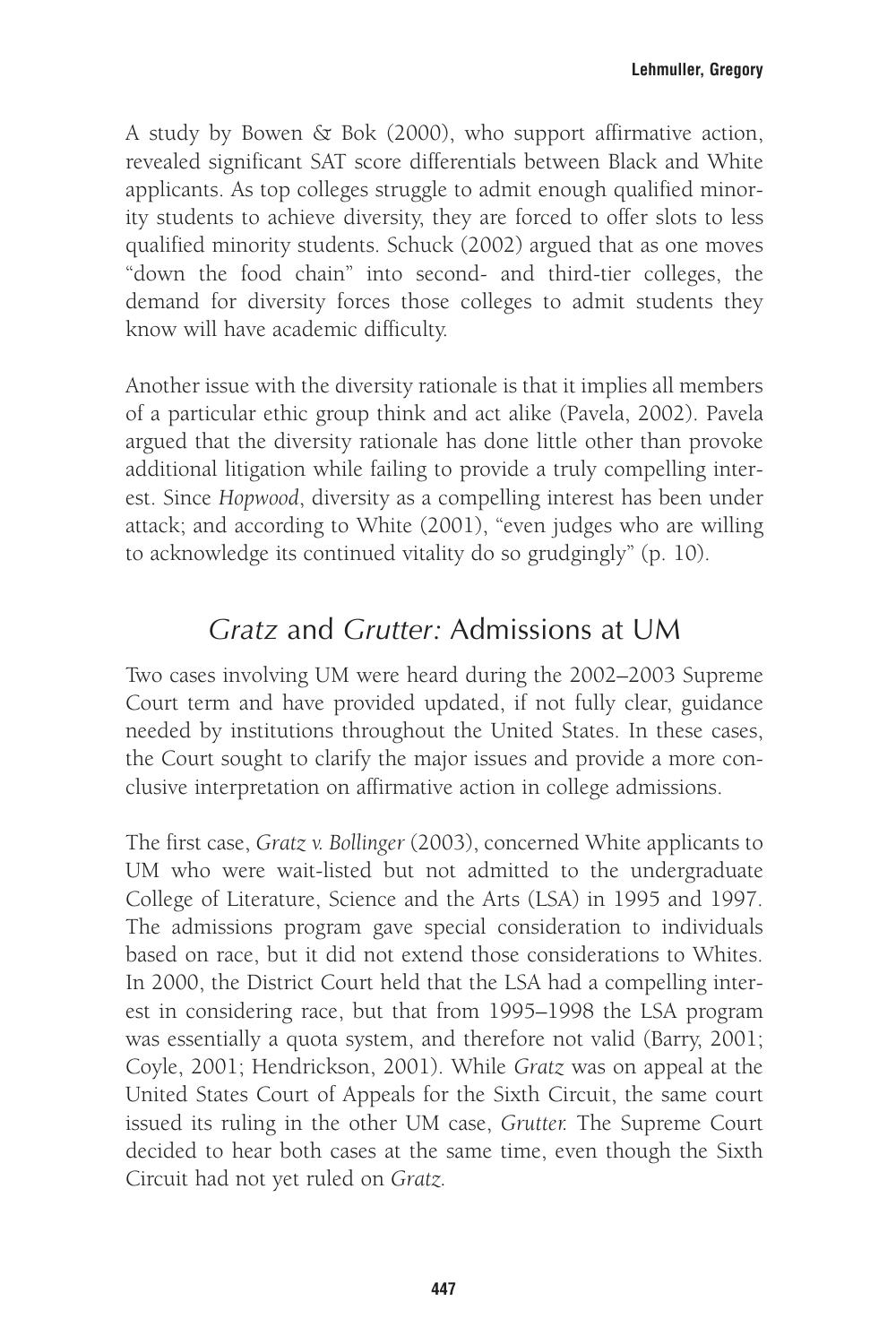The second case, *Grutter v. Bollinger* (2003), is more complex. The case involved admissions procedures at the UM Law School. Upon being denied admittance to the Law School, Grutter filed suit saying the Law School used race as a predominant factor in its decision. At trial, the admissions process was detailed. A scoring grid was used to plot applicants—the further to the top right of the grid one was placed, the greater chance one had for admission. The process also considered whether or not a student would help the Law School achieve diversity. The plaintiffs maintained that minorities had a greater statistical chance of admission than Whites. The District Court found the plan unlawful, while the Sixth Circuit reversed that finding. The Circuit Court held that achieving diversity was a compelling interest and that the policy to admit a "critical mass" of minority students did not violate either Title VI or the Fourteenth Amendment (Ogletree, 2002).

The expedited review of *Gratz* allowed the Court to review both UM cases and provide guidance on an issue where the District Court had arrived at opposite decisions regarding admissions procedures within the same institution. According to Wilgoren (2002), the Supreme Court very rarely agrees to hear cases prior to the lower court ruling; perhaps significantly, *Brown* was one of those rare cases. The combination of the inability of the District and Appeals courts to rule consistently, the demand by institutions of higher education for clarification, the willingness of lower courts to overlook Justice Powell's opinion, and the increasingly conservative nature of the Supreme Court led many to believe that *Gratz* and *Grutter* would spell the end for *Bakke*. As it turned out, this was not the case.

Amidst a flurry of publicity, including a remarkable public division within the Bush administration, with its two most prominent African-American leaders openly disagreeing with the official administration position, and an unprecedented number of *amicus curiae* briefs (a nonparty that volunteers or is invited by the court to submit its views on the issues because it has an interest or perspective on the matter that may not be adequately represented [Clapp, 2000]), the Court heard oral arguments in both cases. The Court, applying strict scrutiny, recognized that the creation of a diverse educational environment was a compelling state interest and that UM was within its rights to pursue such a student body.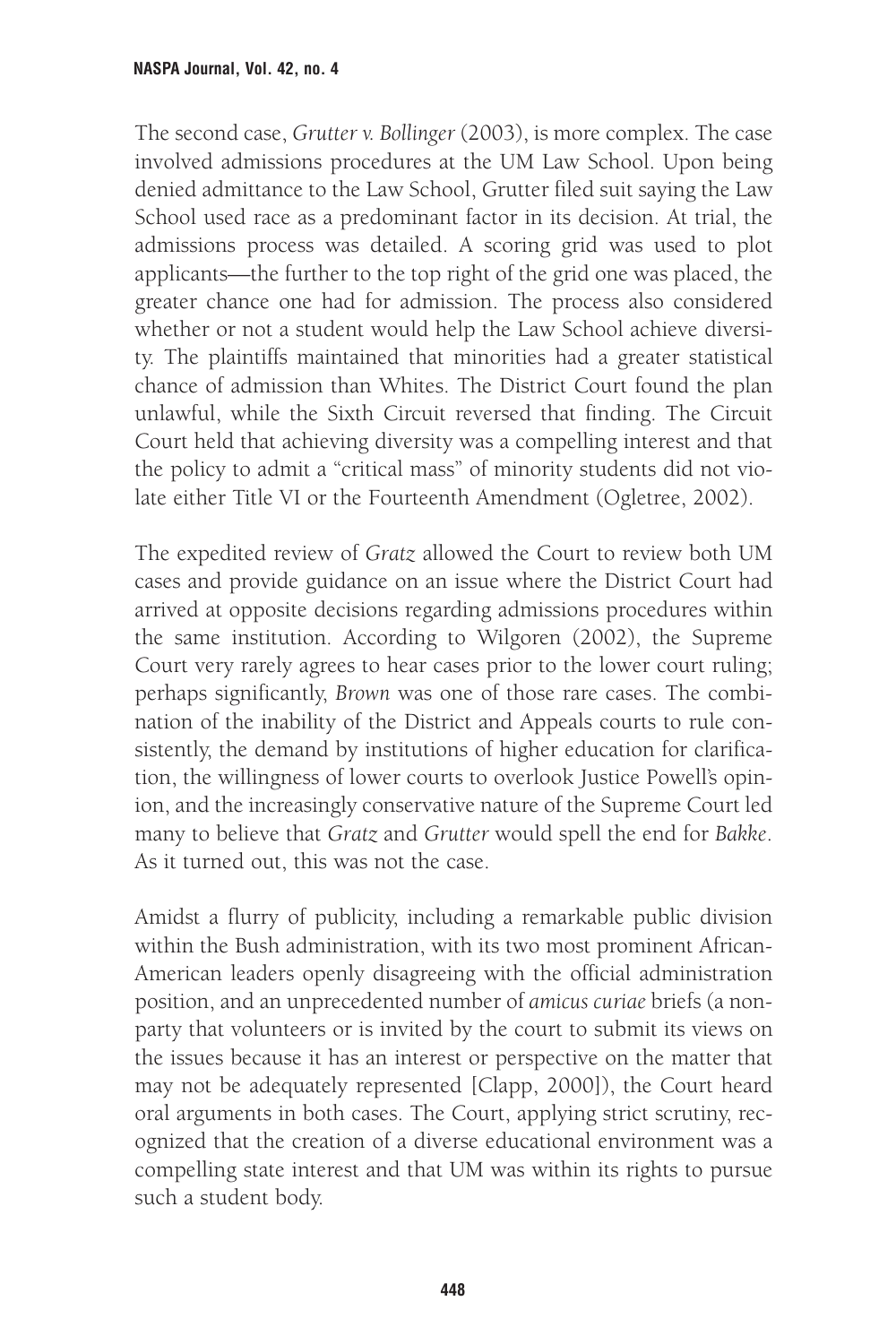Chief Justice Rehnquist wrote the opinion for *Gratz*. The Court held that the LSA's admissions policy was not narrowly tailored because it automatically awarded 20 points (out of a possible 100) "to every 'underrepresented minority' applicant solely because of race" (539 US 244, 270). Because the LSA policy did not consider individuals, it was contrary to Justice Powell's opinion in *Bakke* and therefore improper. Justice O'Connor, in her concurrence, wrote "even the most outstanding national high school leader could never receive more than five points for his or her accomplishments, merely a quarter of what a minority applicant received based solely on race" (539 US 244, 279). In addition, the Chief Justice rejected UM's claim that the volume of admissions applications made it impractical to provide the individual attention that the Court required: "the fact that the implementation of a program capable of providing individualized consideration might present administrative challenges does not render constitutional an otherwise problematic system" (539 US 244, 275).

While the 6–3 ruling was clear enough, the case was still contentious and the Court produced seven opinions, including dissents from Justices Stevens, Souter, and Ginsburg. While Stevens and Souter denied that Gratz had standing to bring the action, Ginsburg echoed Justice Marshall's call for social action in *Bakke.* "The racial and ethnic groups to which the College accords special consideration . . . historically have been relegated to inferior status by law and social practice; their members continue to experience class-based discrimination to this day" (539 US 244, 303).

She continued:

The stain of generations of racial oppression is still visible in our society . . . and the determination to hasten its removal remains vital. . . . If honesty is the best policy, surely Michigan's accurately described, fully disclosed College affirmative action program is preferable to achieving similar numbers through winks, nods, and disguises. (539 US 244, 304)

The *Grutter* majority, however, held that the affirmative action program at the UM Law School was narrowly tailored and thus an acceptable means to achieve educational diversity. The Court specifically endorsed Justice Powell's view that diversity is a compelling interest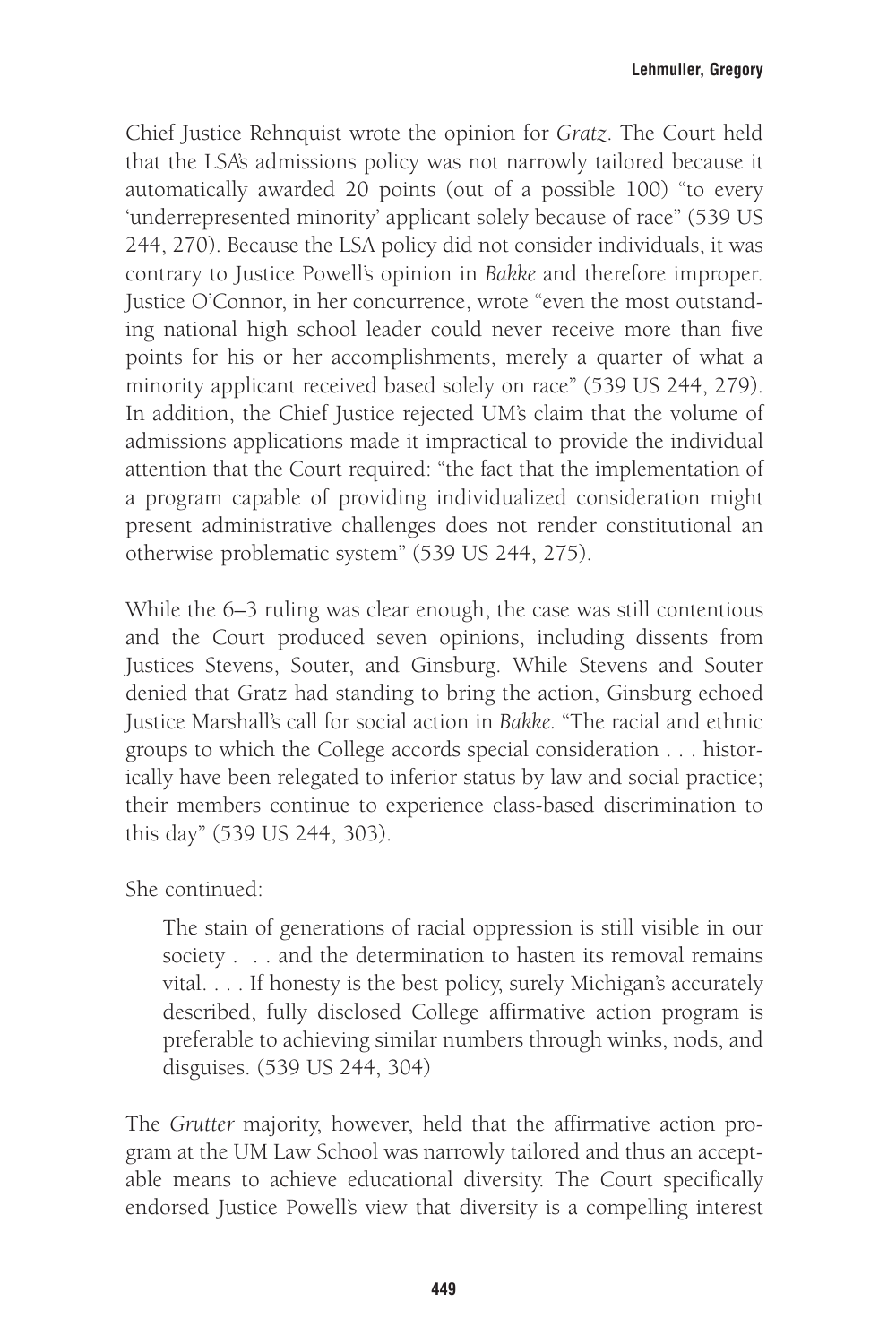and that educational institutions have the authority to decide that diversity is essential to their missions. Once again, the fractious nature of affirmative action played out in the Court ruling. Justice O'Connor wrote for the 5–4 majority, with Justices Thomas and Scalia concurring in part and dissenting in part, while Chief Justice Rehnquist and Justice Kennedy filed dissenting opinions.

Justice O'Connor held that the "hallmark of [the Law School's] policy is its focus on academic ability coupled with a flexible assessment of applicants' talents, experiences, and potential to 'contribute to the learning of those around them'" (539 US 306, 315). Because diversity is not defined solely on the basis of race or ethnicity, the Court held that the policy sought to guide admissions officers in producing diverse and academically outstanding classes.

The opinion acknowledges both the weight of the expertise from all the *amicus* briefs, and the need for resolution, specifically citing the Appeals Court opposite decisions in *Smith* (diversity is a compelling interest) and *Hopwood* (it isn't). In his *Gratz* opinion, Chief Justice Rehnquist noted that while no Supreme Court case since *Bakke* had specifically affirmed diversity as a compelling interest, neither had it ruled it out (539 US 244, 258). In *Grutter*, however, Justice O'Connor wrote "today we endorse Justice Powell's view that student body diversity is a compelling state interest that can justify the use of race in university admissions" (539 US 306, 326).

She expanded:

Context matters when reviewing race-based governmental action under the Equal Protection Clause. . . . Not every decision influenced by race is equally objectionable and strict scrutiny is designed to provide a framework for carefully examining the importance and sincerity of the reasons advanced by the governmental decisonmaker for the use of race in that particular context. (539 US 306, 327)

While finding that the Law School admissions program withstood strict scrutiny, and unambiguously stating that diversity is a compelling interest, Justice O'Connor made it clear that such policies would not be acceptable forever. Echoing Justice Blackmun in *Bakke,*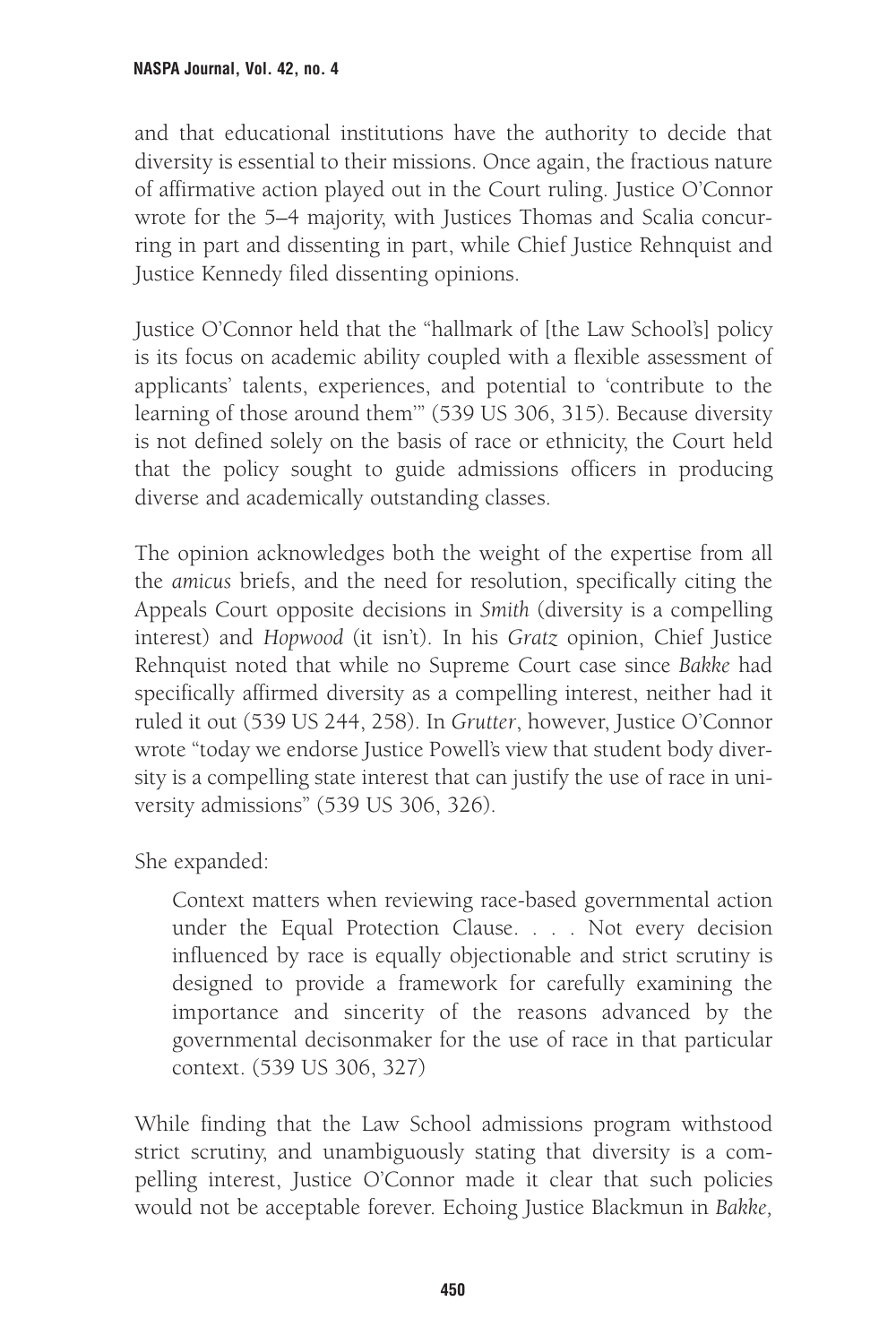Justice O'Connor stated that the true purpose of the Fourteenth Amendment was to eliminate all governmentally imposed discrimination based on race and that:

Race-conscious admission policies must be limited in time. . . . Enshrining a permanent justification for racial preferences would offend this fundamental equal protection principle. We see no reason to exempt race-conscious admissions programs from the requirement that all governmental use of race must have a logical end point.(539 US 306, 342)

Justice O'Connor concluded that "25 years from now, the use of racial preferences will no longer be necessary to further the interest approved today" (539 US 306, 343).

## The Aftermath of *Gratz* and *Grutter*

The two rulings seemed to provide proponents of affirmative action a major victory. The Court held that affirmative action when used in a narrowly tailored manner was permissible. It upheld Justice Powell's opinion that achieving diversity through affirmative action was a compelling state interest. It provided two examples of the strict scrutiny that the Court would use to review admissions policies, and it demonstrated that the Fourteenth Amendment protects individual rights, rather than providing special protections to favored groups.

Naturally, there was great public interest in the rulings, and like the Court opinions, the reviews were mixed. Linda Chavez, president of the Center for Equal Opportunity, was quoted in the July 4, 2003 *Chronicle of Higher Education* saying that "*Grutter* and *Gratz* do not settle the affirmative action debate, but lay the groundwork for more lawsuits, more divisiveness, and more racial stereotyping" (p. B10). The same article had M. Lee Pelton, president of Willamette College, opining "The Court said 'no' to those who seek to undo decades of hardearned social progress—who want the nation to turn its back on its commitment to equality and social justice" (pp. B10-B11).

In a 2003 online law and legislation journal article, Julian suggested:

While this decision answered many important questions, it also left unanswered quite a few others. Furthermore, Justice Scalia, an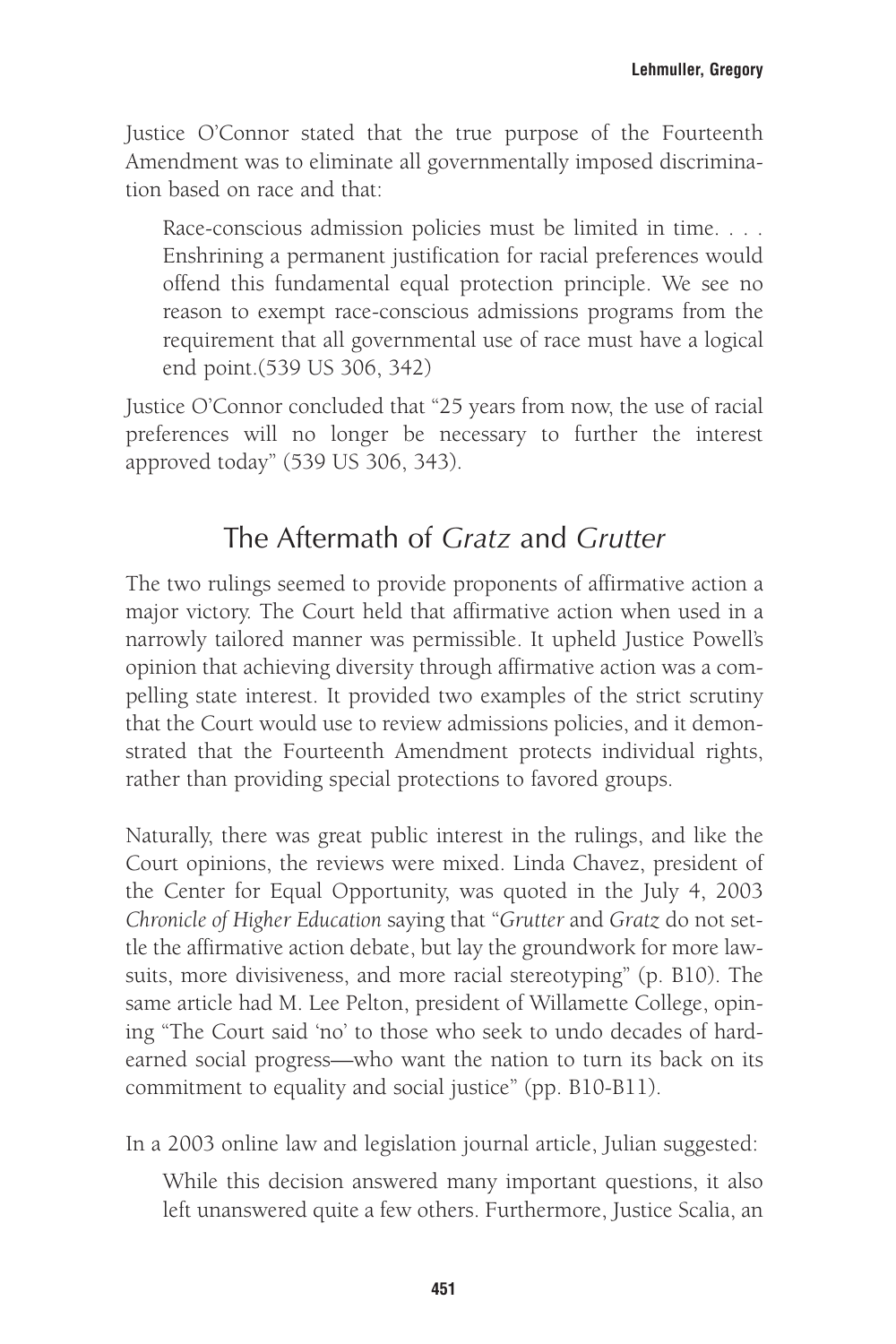adamant and strident opponent of affirmative action, in effect drew a roadmap for those who wished to attack the decision in the federal courts in the future. His words alone are almost sure to draw the attention and resources of various conservative organizations that have vowed to continue to fight against racial preferences of any kind.

Julian (2003) also suggested that there are still many points of vulnerability to which opponents of affirmative action might take this fight. He reported the distinct possibility of an attempt to amend the Constitution to prohibit racial preferences, the increasing number of conservative federal judges, the susceptibility to challenge of special scholarship programs, the need for institutions to closely monitor their programs to assure individual consideration of applicants, the necessity for a time frame for ending affirmative action programs, and a definition of what a "critical mass" of underrepresented minorities is at a particular institution.

The February 25, 2005 issue of the *Chronicle of Higher Education* carried a special section on "Admissions and Student Aid." Jonathan Alger, a legal coordinator of the UM cases, and now a legal counsel to Rutgers University, indicated several areas of concern with putting the *Gratz* and *Grutter* rulings into practice. He noted that institutions must carefully define what they mean by "diversity," ensure that "merit" was still the primary deciding factor in admissions, assess financial aid programs to ensure equitable benefits, and seek race-neutral programs whenever possible. He suggested that in *Gratz* and *Grutter*, the Court "acknowledged that race still matters in our nation, and that much remains to be done to ensure true equality of opportunity throughout all of our institutions" (p. B28).

### Conclusion

The literature is clear: Admissions staffs, student affairs professionals, and university legal departments must remain vigilant whenever addressing admissions and other campus policies that provide special consideration for minorities and other underrepresented groups. The Supreme Court, while affirming diversity as a compelling interest, clearly indicates that such support cannot last forever, suggesting that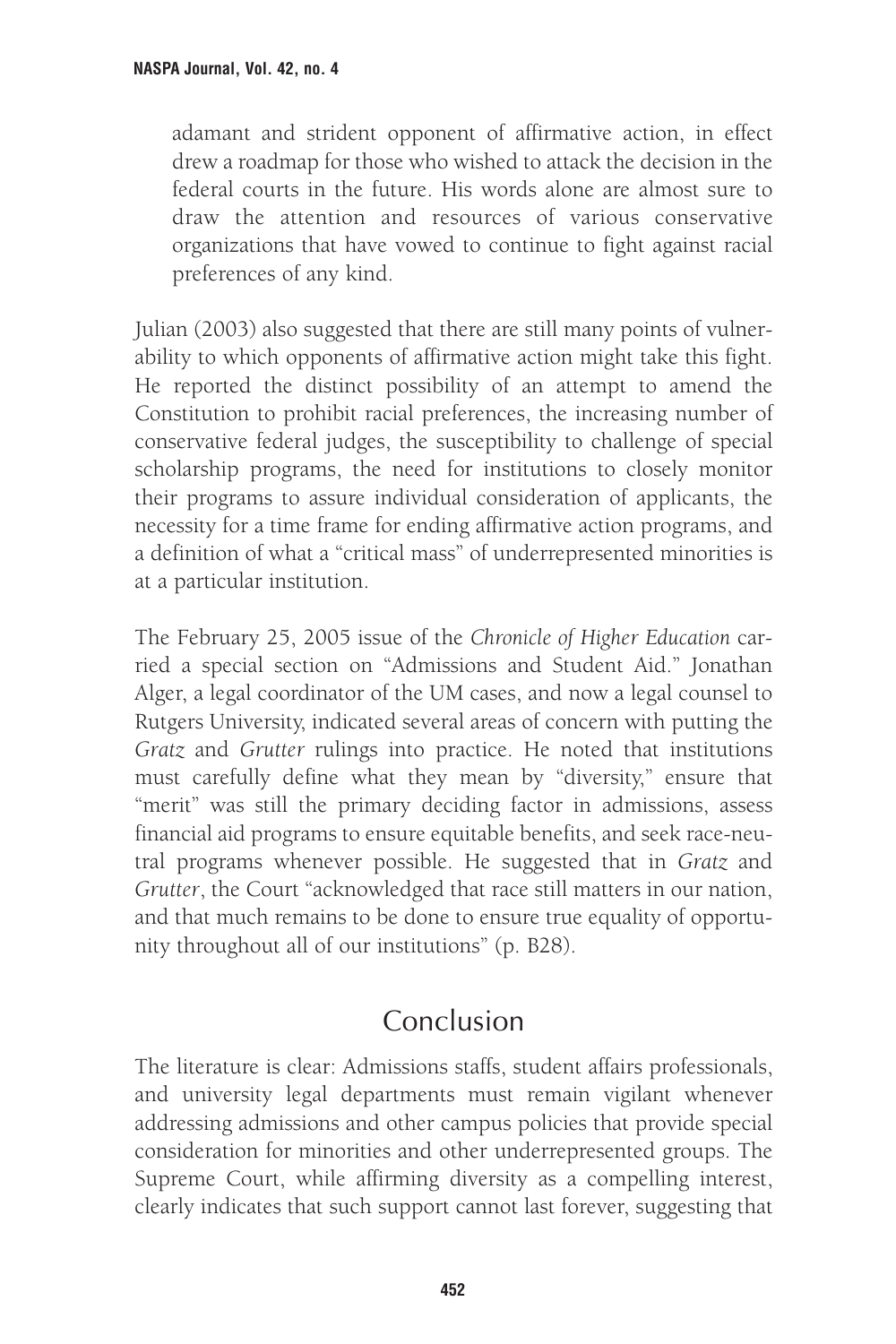race-neutral admissions processes need to be developed. Certainly a more holistic approach to admissions—one which emphasizes an applicant's references, test scores, and written work along with individual interviews—is what the Court has requested. Programs can be developed at the secondary and postsecondary levels that assist in attracting minority applicants without resorting to proscribed techniques.

The history of affirmative action is long and fraught with twists and turns. The Court has now provided what many believe to be a temporary reprieve in the fight to end affirmative action, but, as Justice O'Connor noted, within the next generation affirmative action programs should cease to be necessary. There are clearly some on the current Court who would have that end come more rapidly. A reconfigured Court may be able to reach such a result with two new (presumably conservative) members nominated by President Bush joining the Court in its next term.

The Court has often proved ineffective in providing remedies for seemingly intractable social problems like slavery in the 19<sup>th</sup> century and reproductive rights in the  $20<sup>th</sup>$  century. Affirming Justice Powell's opinion but putting it on a timetable is a signal that the Court would like to move away from this issue altogether. But no matter how much "strict constructionists" and "original intent" advocates want a more limited Court, it seems that the litigious nature of American society, combined with permanent, partisan culture wars, means that the Court will continue to be called on to clarify and resolve issues that defy easy legislative answers.

The Court indicated in *Grutter* that it is up to institutions of higher education to determine how to deal with issues of diversity on campus, and that those institutions need to determine for themselves what a "critical mass" of minority students is, without resorting to race-conscious programs. For now, institutions must closely look to *Gratz* and *Grutter* in developing programs that promote diversity on campus, knowing full well that even if the programs are successful they may be opening themselves to legal action, and that even legal programs must be phased out in the near future.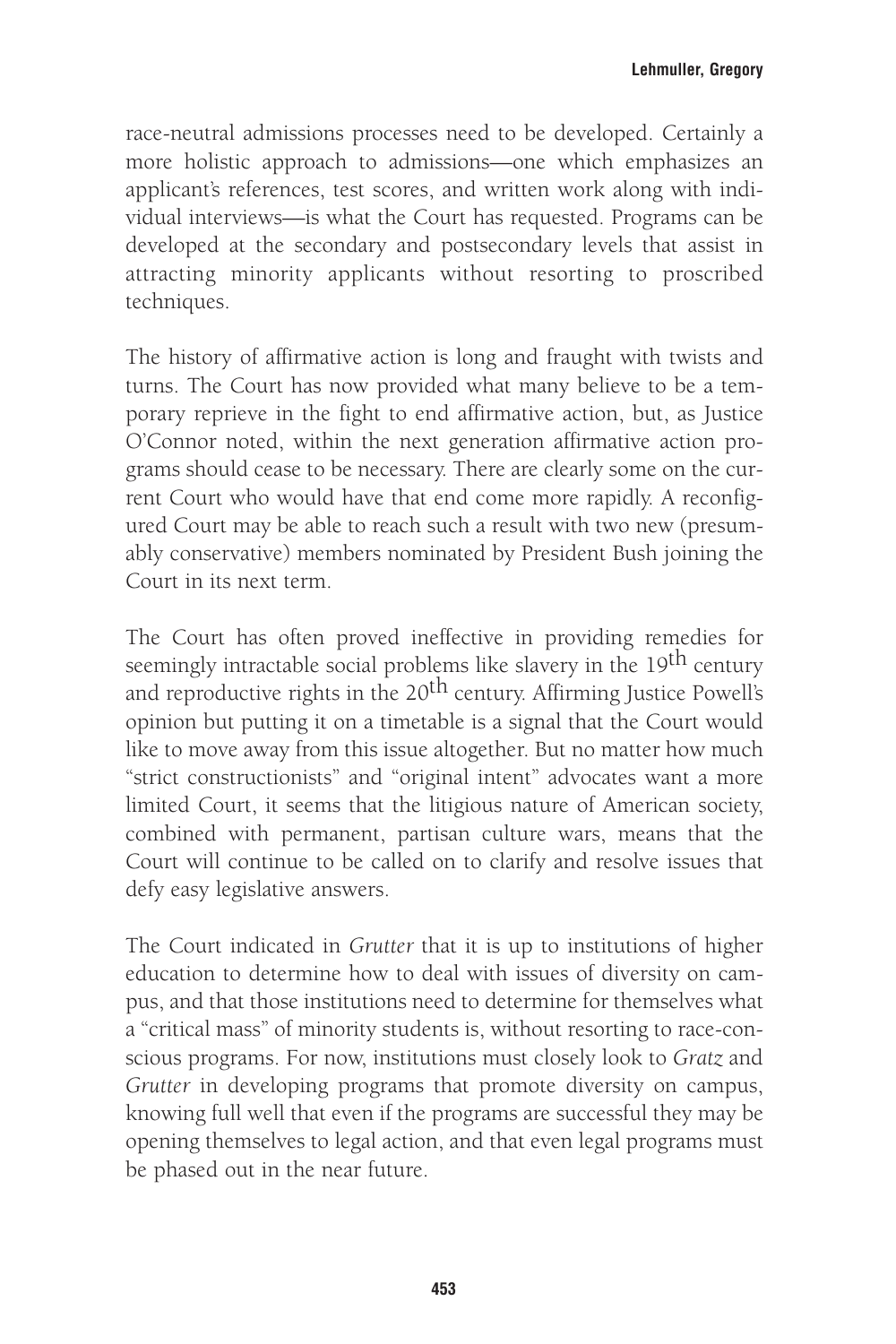Those who have developed and provided race-based scholarships have recognized this fact. Schmidt (2004a) noted that "(c)olleges throughout the nation are quietly opening a wide variety of minority programs to students of any race, mainly to avoid being accused of discrimination" (¶ 3). He also wrote that nonprofits and federal agencies that make such scholarships are considering doing the same. While there is concern that this change will reduce the number of minorities who receive these scholarships, Theodore Shaw of the National Association for the Advancement of Colored People's Legal Defense and Educational Fund suggests that "the jury is going to be out until we find out if there is any significant change in the number of minority students who are being reached" (quoted in Schmidt, ¶ 9).

Schmidt (2004b), notes that the president of the Andrew Mellon Foundation, William Bowen, recommended that selective colleges give preference in admission to economically disadvantaged students, which would have the effect of increasing the chances for all lowincome students, whether or not they belong to one of the traditional minority groups.

The College Board has developed three manuals to help colleges determine whether their financial aid programs pass muster under the rulings of the Court. In an interview with the *Chronicle of Higher Education*, the author of the volume on diversity programs, Arthur L. Coleman, focused on the need for individual institutions to develop their own programs, and that the manual is designed to provide a baseline for decision making and a guide for working through the process (Selingo, 2005).

Practically speaking, admissions and financial aid professionals will need to take the lead in the new efforts at achieving diversity on campus. However, senior administrators will have to set policies that allow them to do so, and academic affairs professionals and faculty will need to seek ways to help *all* students succeed. Student affairs professionals will continue to be responsible for creating a campus environment that attracts and retains students who add to the diversity on campus.

Institutions may provide legal admissions interventions and support. This may be particularly true for high-prestige universities where competition for admission is intense, but it holds true for most col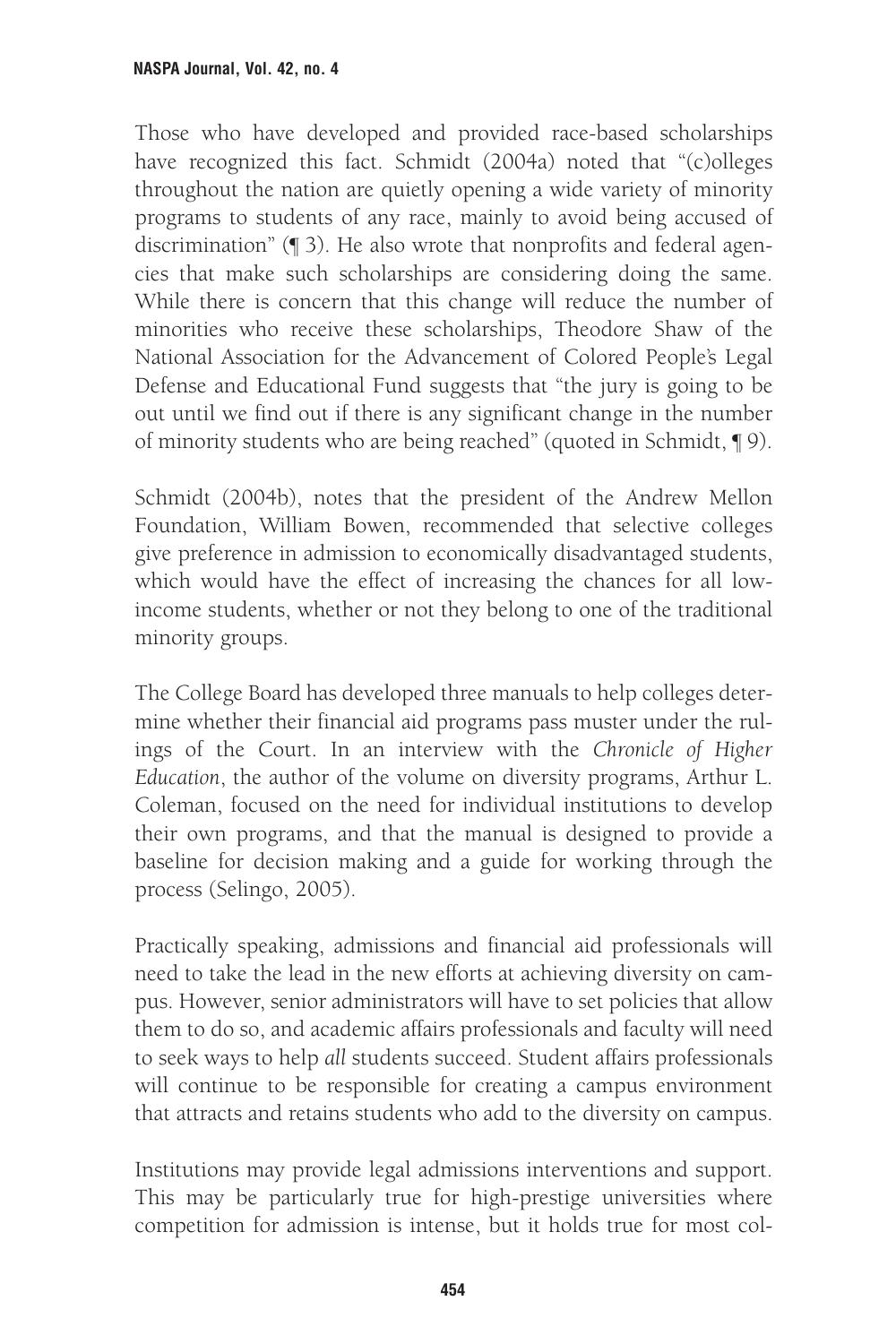leges and universities who have, as the Court has made clear, a compelling interest in a diverse student body that contributes to a robust educational environment. Recall that the UM Law School accepts only 10% of its applicants; yet, it was able to design a program that allowed for a diverse student body, and administrative difficulty in processing large numbers of applications is not a defense for a lack of a flexible, individualized program.

Institutions may attract more minority applicants and find them capable of success if they do the following:

- create academic support programs in high schools, and by so doing support efforts to better prepare minority and economically disadvantaged students for admission;
- recruit from community colleges that have large minority populations;
- place reduced emphasis on standardized test scores and increased emphasis on personal interviews to assess potential for success; and
- increase consideration of economic factors in awarding financial aid.

Student affairs administrators must also provide support for all students with limited academic abilities or those who do not have familial or peer support systems. This can be achieved by:

- providing learning assistance programs, including tutoring, for underrepresented groups, including minorities and first-generation college students;
- providing proactive and appropriate academic advising from admission through graduation, perhaps modeling it on successful programs pioneered by HBCUs;
- providing learning communities that stress academic support and cohort development across all races;
- forming coalitions with other local institutions so students who do not yet form a "critical mass" at one institution can have external support;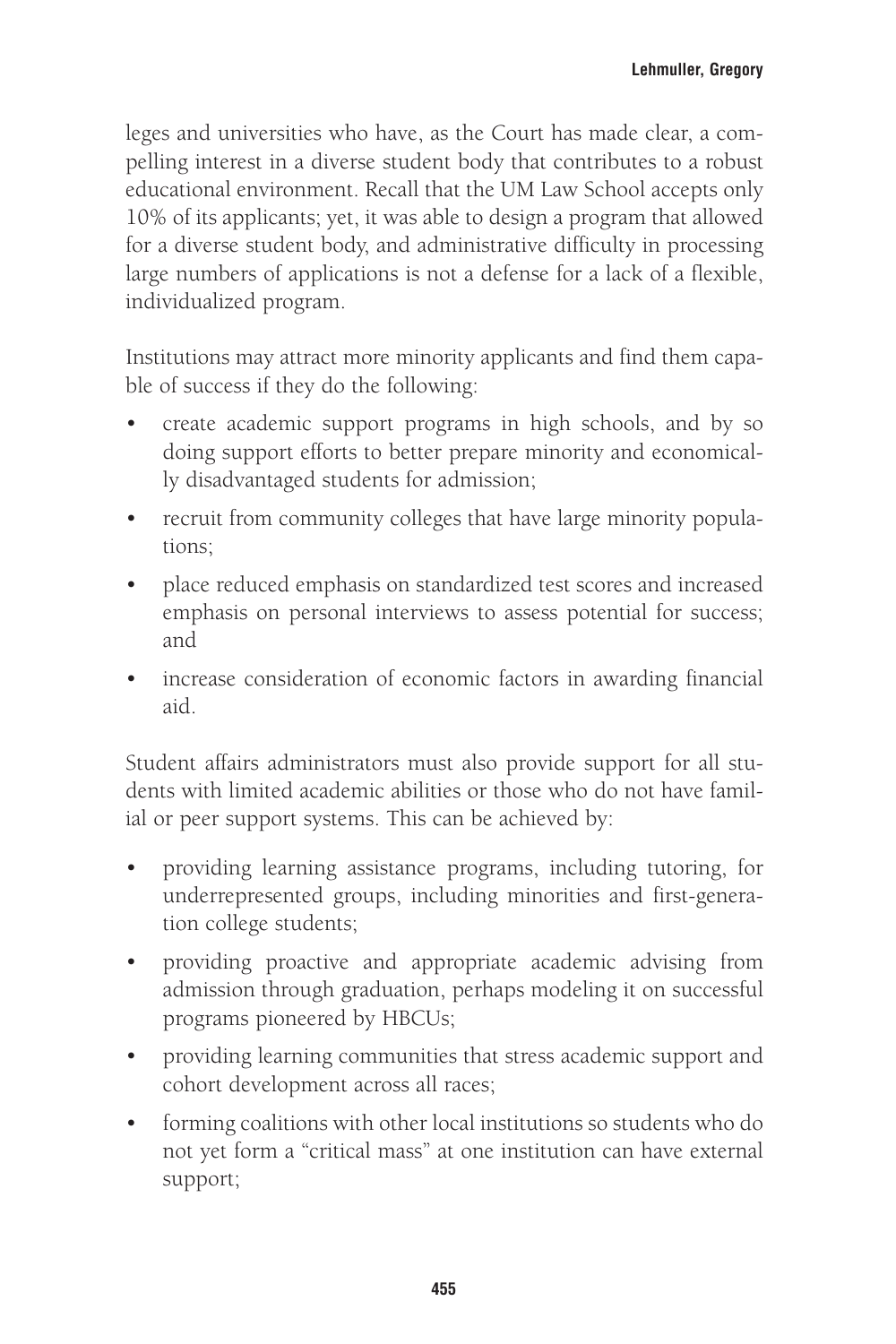- providing outreach and support to those taking developmental courses; and
- working closely with community colleges to develop academic support for likely transfer students.

Finally, it is critical that student affairs professionals look long term, that they work cooperatively with high schools and community colleges, and that they seek creative solutions for the challenges of those who have not traditionally made up the bulk of American college students. Affirmative action has not fully solved issues of access in higher education; and a new Supreme Court Justice could easily swing the *Grutter* decision the other way, ending state-sanctioned affirmative action in higher education and moving Justice O'Connor's time line ahead significantly. Student affairs professionals must search for ways to create real diversity on campus and support *all* students.

#### References

Adarand v. Peña, 515 US 200 (1995).

Alger, J. (2005, February 25). Putting the Michigan ruling into practice. *Chronicle of Higher Education*, p. B28.

Barry, E. (2001, October). *Affirmative action.* Presented at the general session of the Eleventh Annual Conference on Legal Issues in Higher Education. University of Vermont.

Blasi, V. (1979, January). *Bakke* as precedent: Does Mr. Justice Powell have a theory? *California Law Review, 67* (1). Retrieved September 25, 2002 from http://lexis-nexis.com

Bowen, W. G., & Bok, D. (2000). *The shape of the river: long-term consequences of considering race in college and university admissions.* Princeton, NJ: Princeton University Press.

Brown v. Board of Education of Topeka, 347 US 483 (1954).

Cho, S. (n.d.). *Race, racism and the law.* White women and affirmative action. Excerpted from Cho, S. (2002, Winter). Ambivalence towards affirmative action: Theorizing political accountability in coalitions. *University of Missouri Kansas City Law Review, 71*, 399–402. Retrieved January 17, 2005 from http://academic.udayton.edu/race/ 04needs/affirm23.htm

City of Richmond v. J.A. Crosson Co., 488 US 469 (1989).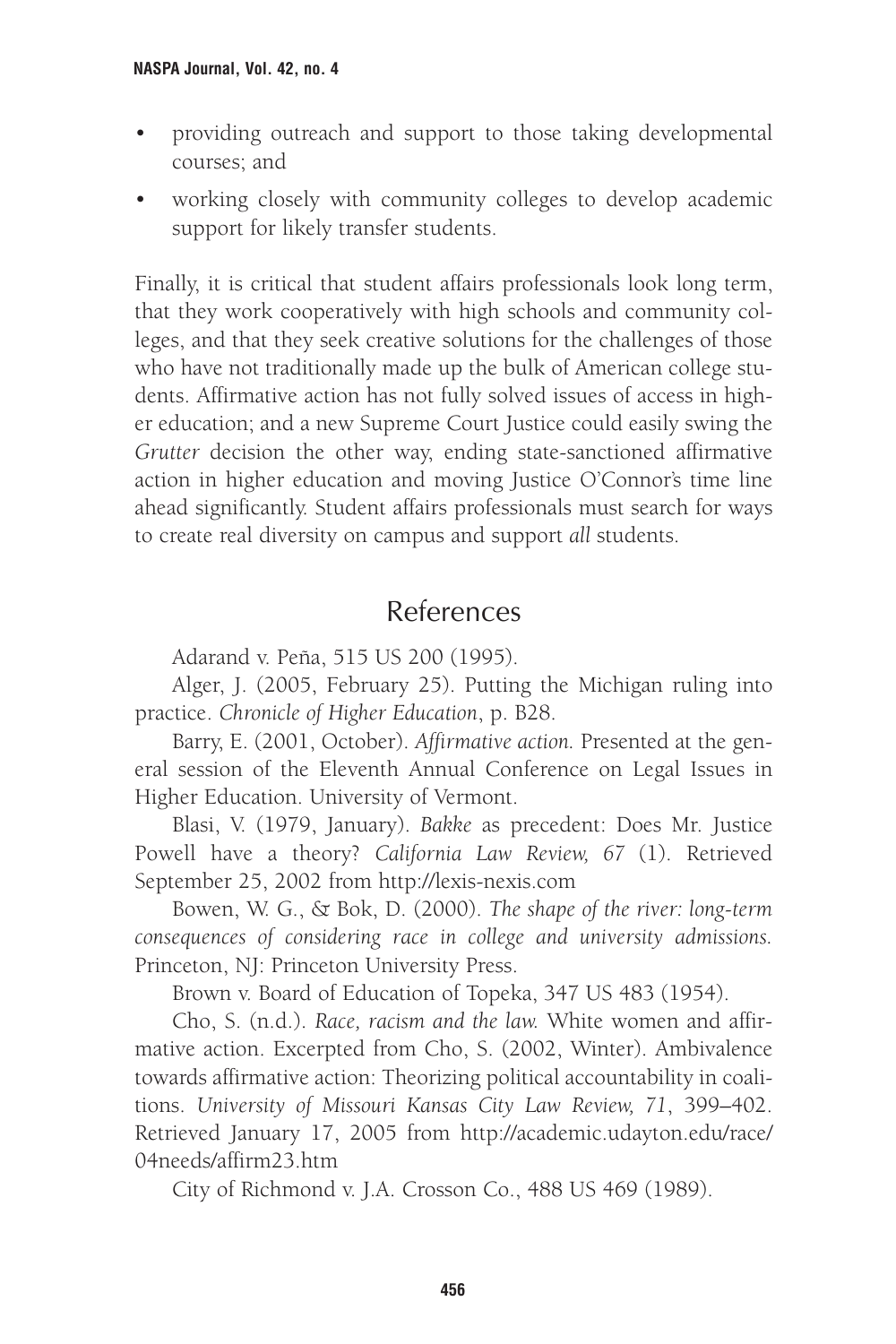Clapp, J. (Ed.). (2000). *Random House Webster's dictionary of the law* (1<sup>st</sup> ed.). New York: Random House.

Coyle, M. (2001, January 25). It's Baa-aa-ke! *National Law Journal.* Retrieved September 25, 2002 from http://www.lexis-nexis.com

DeFunis v. Odegaard, 416 US 312 (1974).

Dixon, R. (1979, January). *Bakke:* A constitutional analysis. *California Law Review, 67* (1). Retrieved September 25, 2002 from http://lexis-nexis.com

Fleming, B. (2004, August 9). Bush says colleges' admissions offers should be based on merit, not legacy preferences. *Chronicle of Higher Education*. Retrieved August 11, 2004 from http://chronicle.com/prm/daily/2004/08/2004080901n.htm

Goldman, A. (1977). Affirmative action. In M. Cohen, T. Nagel, & T. Scanlon (Eds.), *Equality and preferential treatment.* Princeton, NJ: Princeton University Press.

Gratz et al. v. Bollinger et al., 539 US 244 (2003).

Greenawalt, K. (1979, January). The unresolved problem of reverse discrimination. *California Law Review, 67* (1). Retrieved September 25, 2002 from http://www.lexis-nexis.com

Grossett, J. (2001, Fall). Upholding racial diversity in the classroom as a compelling interest. *Case Western Law Review, 52* (1). Retrieved September 25, 2002 from http://www.lexisnexis.com.helin.uri.edu

Grutter v. Bollinger et al., 539 US 306 (2003).

Hendrickson, R. (2001). Rethinking affirmative action: Redefining compelling state interest and merit in admission. *Peabody Journal of Education, 76* (1). Retrieved September 25, 2002 from http://web15.epnet.com

Henkin, L. (1979, January). What of the right to practice a profession? *California Law Review, 67* (1). Retrieved September 25, 2002 from http://www.lexis-nexis.com

Hopwood v. Texas, 78 F. 3d 932 (5th Circuit, 1996).

In reactions to the Michigan rulings, diversity abounds. (2003, July 4). *Chronicle of Higher Education*, pp. B10-B12.

Jackson, J. (1999, January/February). *Extra!* Affirmative action coverage ignores women and discrimination. Retrieved January 17, 2005 from http:fair.org/extra/9901/affirmative-action.html

Johnson v. Board of Regents of the University of Georgia, 106 F. Supp. 2d 1362 (2000).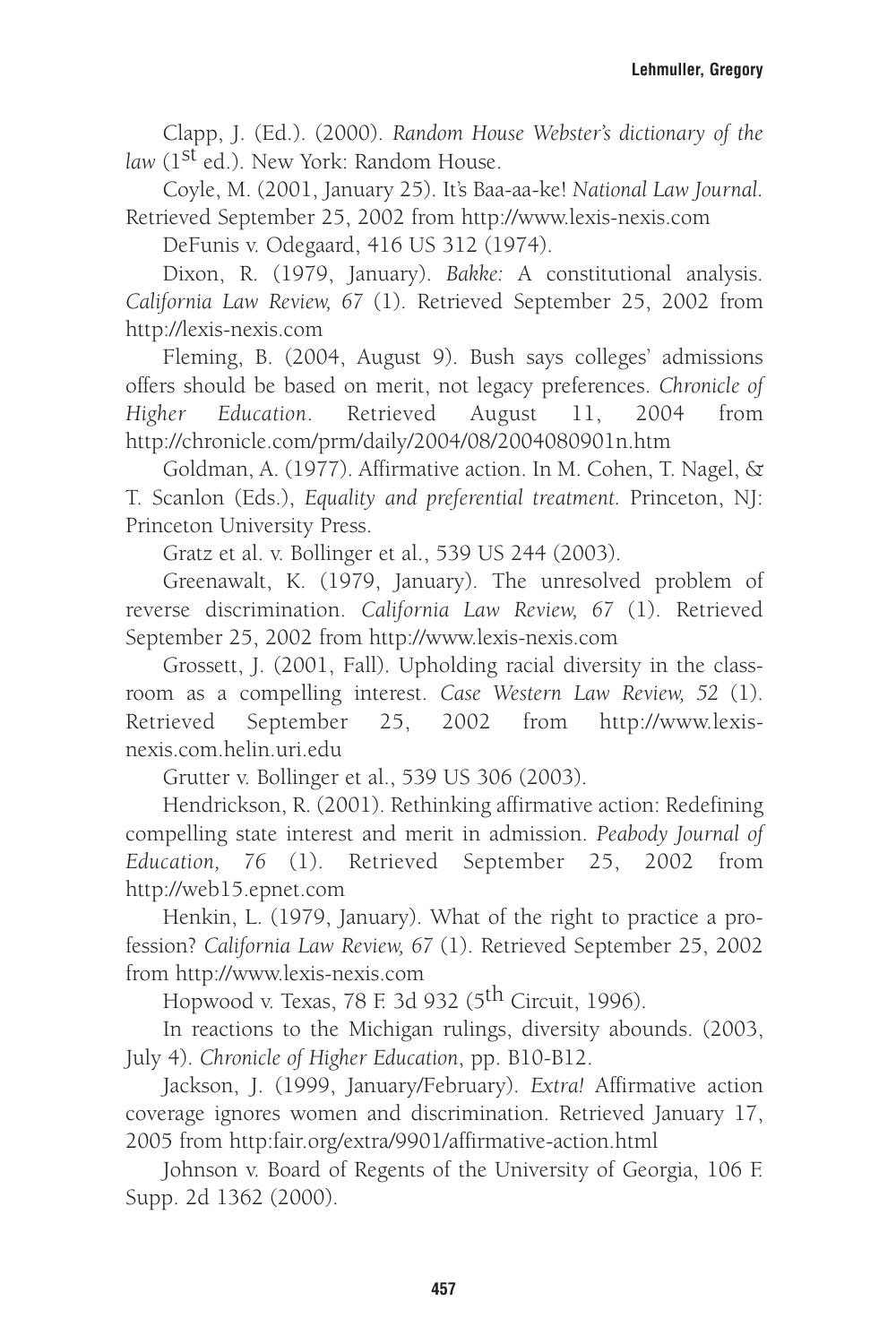Julian, F. H. (2003, Summer). *NASPA Region III Law and Legislation Quarterly*. Washington, DC: National Association of Student Personnel Administrators. Retrieved September 4, 2003 from http://www.murraystate.edu/qacd/cbpa/polcrjlst/quarterly/summer2003.html (Document removed from online source. Original available from author).

Kaplin, W., & Lee, B. (1995). *The law of higher education* (3rd ed.). San Francisco: Jossey-Bass.

Kelotra, R. (2004, September 3). *Civilrights.org.* Women's groups plan affirmative action campaign in Michigan. Retrieved January 17, 2005 from http://www.civilrights.org/issues/affirmative/details. cfm?id24996

Kurtz, S. (2001, September 10). *National Review Online.* Breaking the silence. Retrieved January 17, 2005 from http://www. nationalreview.com.contributors/kurtz091001.shtml

Lewis, D., Lewis, L., & Ponterotto, J. (1990). Legal aspects of affirmative action. In J. Ponterotto, D. Lewis, & R. Bullington (Eds.), *New directions for student services: Affirmative action on campu*s. San Francisco: Jossey-Bass.

Lutheran Church Missouri Synod v. Federal Communications Commission, 141 F. 3d 344 (DC Circuit, 1998).

Marks v. United States, 430 US 188 (1977).

Metro Broadcasting v. Federal Communications Commission, 497 US 547 (1990).

Missouri ex rel Gaines v. Canada, 305 US 337 (1938).

Ogletree Jr., C. (2002, May 19). The future of admissions and race. *The Boston Globe*, p. E7. Retrieved September 25, 2002 from http://www.lexis-nexis.com

Pavela, G. (Ed.). (2002, September 4). Putting "diversity theory" to the test. *Synfax Weekly Report: Commentary on critical issues in higher education.*

Plessy v. Ferguson, 163 US 537 (1896).

Regents of the University of California v. Bakke, 438 US 265 (1978).

Schmidt, P. (2004a, March 9). Not just for minority students anymore. *Chronicle of Higher Education*. Retrieved March 31, 2005 from http://chronicle.com/weekly/v50/i28/28a02601.htm

Schmidt, P. (2004b, April 16). Noted higher education researcher urges admissions preferences for the poor. *Chronicle of Higher*